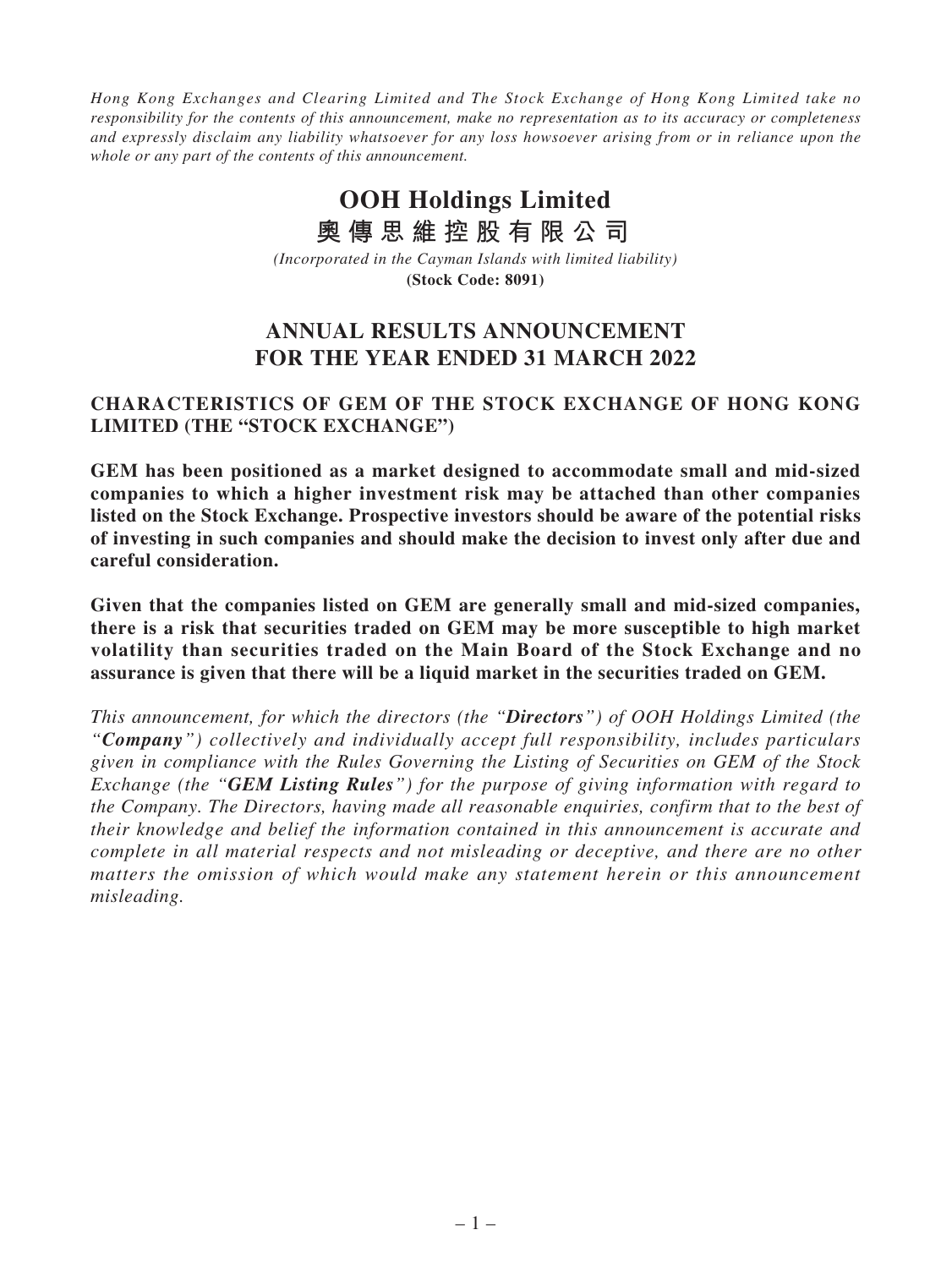## **HIGHLIGHTS**

- Total revenue increased by 17.6% from approximately HK\$47.2 million for the year ended 31 March 2021 ("**FY2021**") to approximately HK\$55.5 million for the year ended 31 March 2022 ("**FY2022**"). The increase was mainly attributable to the increase in revenue from Transportation Business from approximately HK\$45.4 million for FY2021 to approximately HK\$54.4 million for FY2022.
- Gross profit increased by 61.6% from approximately HK\$15.1 million for FY2021 to approximately HK\$24.4 million for FY2022, and gross profit margin increased from 32.0% for FY2021 to 44.0% for FY2022.
- Loss attributable to owners of the Company amounted to approximately HK\$3.1 million for FY2022 compared to approximately HK\$4.7 million for FY2021.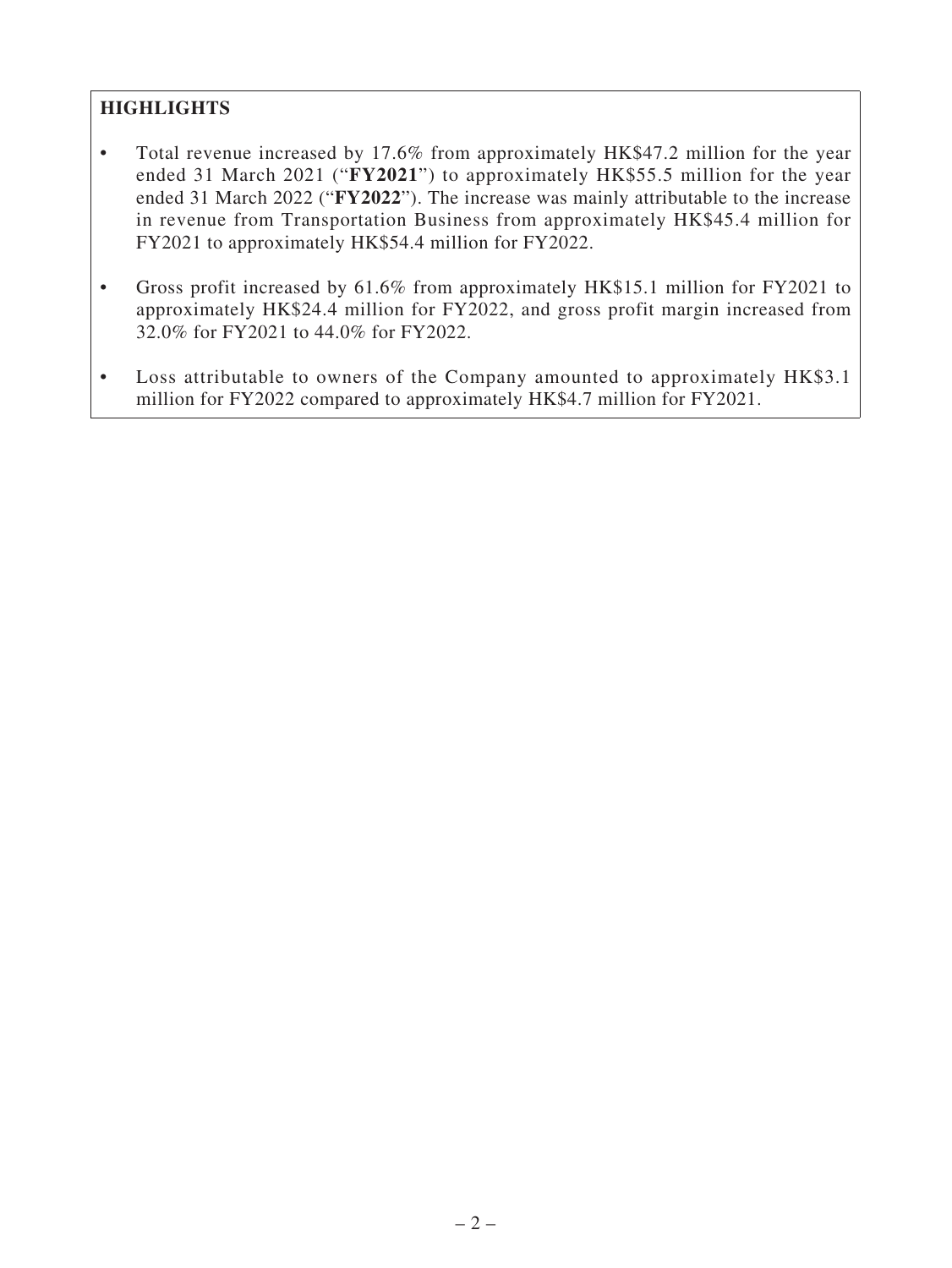## **ANNUAL RESULTS**

The board of Directors (the "**Board**") of the Company is pleased to announce the audited consolidated annual results of the Company and its subsidiaries (collectively referred to as the "**Group**") for the year ended 31 March 2022 together with the comparative figures for the year ended 31 March 2021, as follows:

## **CONSOLIDATED STATEMENT OF PROFIT OR LOSS AND OTHER COMPREHENSIVE INCOME**

*Year ended 31 March 2022*

|                                                                    |              | 2022            | 2021      |
|--------------------------------------------------------------------|--------------|-----------------|-----------|
|                                                                    | <b>Notes</b> | <b>HK\$'000</b> | HK\$'000  |
| Revenue                                                            | 4, 5         | 55,481          | 47,197    |
| Cost of sales                                                      |              | (31,072)        | (32, 112) |
| <b>Gross profit</b>                                                |              | 24,409          | 15,085    |
| Other income and gains, net                                        |              | 2,324           | 2,257     |
| Change in fair value of financial assets at                        |              |                 |           |
| fair value through profit or loss ("FVTPL")                        |              | (5,698)         |           |
| Selling expenses                                                   |              | (6,954)         | (5,676)   |
| Administrative expenses                                            |              | (14,960)        | (14, 618) |
| Other operating expenses                                           |              | (384)           | (900)     |
| Finance costs                                                      | 6            | (1, 381)        | (1,216)   |
| Loss before income tax expense                                     | 7            | (2, 644)        | (5,068)   |
| Income tax expense                                                 | 8            | (78)            | (52)      |
| Loss and total comprehensive loss for the year                     |              | (2,722)         | (5, 120)  |
| Loss and total comprehensive loss for the year<br>attributable to: |              |                 |           |
| Owners of the Company                                              |              | (3,050)         | (4,692)   |
| Non-controlling interests                                          |              | 328             | (428)     |
|                                                                    |              |                 |           |
|                                                                    |              | (2,722)         | (5,120)   |
|                                                                    |              | <b>HK</b> cents | HK cents  |
| Loss per share<br>Basic and diluted                                | 10           | (0.42)          | (0.65)    |
|                                                                    |              |                 |           |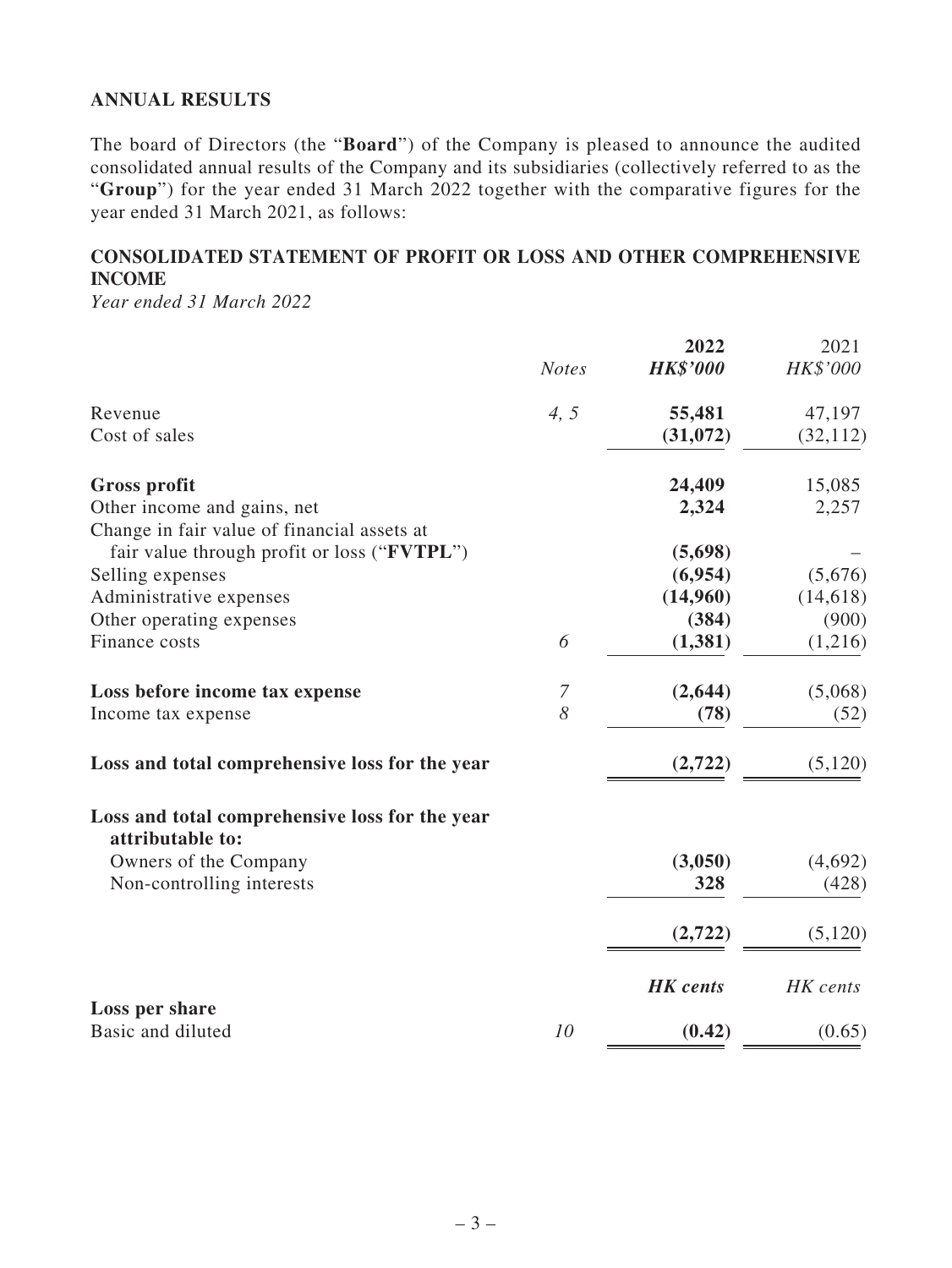### **CONSOLIDATED STATEMENT OF FINANCIAL POSITION**

*At 31 March 2022*

|                                                                                                                                                 | <b>Notes</b>         | 2022<br><b>HK\$'000</b>               | 2021<br>HK\$'000                      |
|-------------------------------------------------------------------------------------------------------------------------------------------------|----------------------|---------------------------------------|---------------------------------------|
| <b>ASSETS AND LIABILITIES</b>                                                                                                                   |                      |                                       |                                       |
| <b>Non-current assets</b><br>Property, plant and equipment<br>Right-of-use assets<br>Intangible assets                                          | 11<br>12             | 2,371<br>30,933<br>3,226              | 3,147<br>35,247<br>2,726              |
|                                                                                                                                                 |                      | 36,530                                | 41,120                                |
| <b>Current assets</b><br>Inventories<br>Financial assets at FVTPL                                                                               | 13                   | 3,161<br>1,456                        | 3,151<br>7,154                        |
| Trade receivables<br>Deposits, prepayments and other receivables<br>Tax recoverable                                                             | 14<br>15             | 5,370<br>2,124                        | 3,740<br>2,894<br>150                 |
| Cash and bank balances                                                                                                                          |                      | 37,019                                | 38,858                                |
|                                                                                                                                                 |                      | 49,130                                | 55,947                                |
| <b>Current liabilities</b><br>Trade payables<br>Accruals and other payables<br><b>Contract liabilities</b><br>Lease liabilities<br>Tax payables | 16<br>17<br>18<br>11 | 196<br>1,389<br>5,594<br>11,209<br>23 | 337<br>1,644<br>8,126<br>14,906<br>18 |
|                                                                                                                                                 |                      | 18,411                                | 25,031                                |
| <b>Net current assets</b>                                                                                                                       |                      | 30,719                                | 30,916                                |
| <b>Total assets less current liabilities</b>                                                                                                    |                      | 67,249                                | 72,036                                |
| <b>Non-current liabilities</b><br>Lease liabilities                                                                                             | 11                   | 17,205                                | 19,299                                |
| <b>Net assets</b>                                                                                                                               |                      | 50,044                                | 52,737                                |
| <b>CAPITAL AND RESERVES</b><br>Capital and reserves attributable to owners of the<br>Company                                                    |                      |                                       |                                       |
| Share capital<br>Reserves                                                                                                                       | 19                   | 7,200<br>42,844                       | 7,200<br>45,851                       |
| <b>Non-controlling interests</b>                                                                                                                | 20                   | 50,044                                | 53,051<br>(314)                       |
| <b>Total equity</b>                                                                                                                             |                      | 50,044                                | 52,737                                |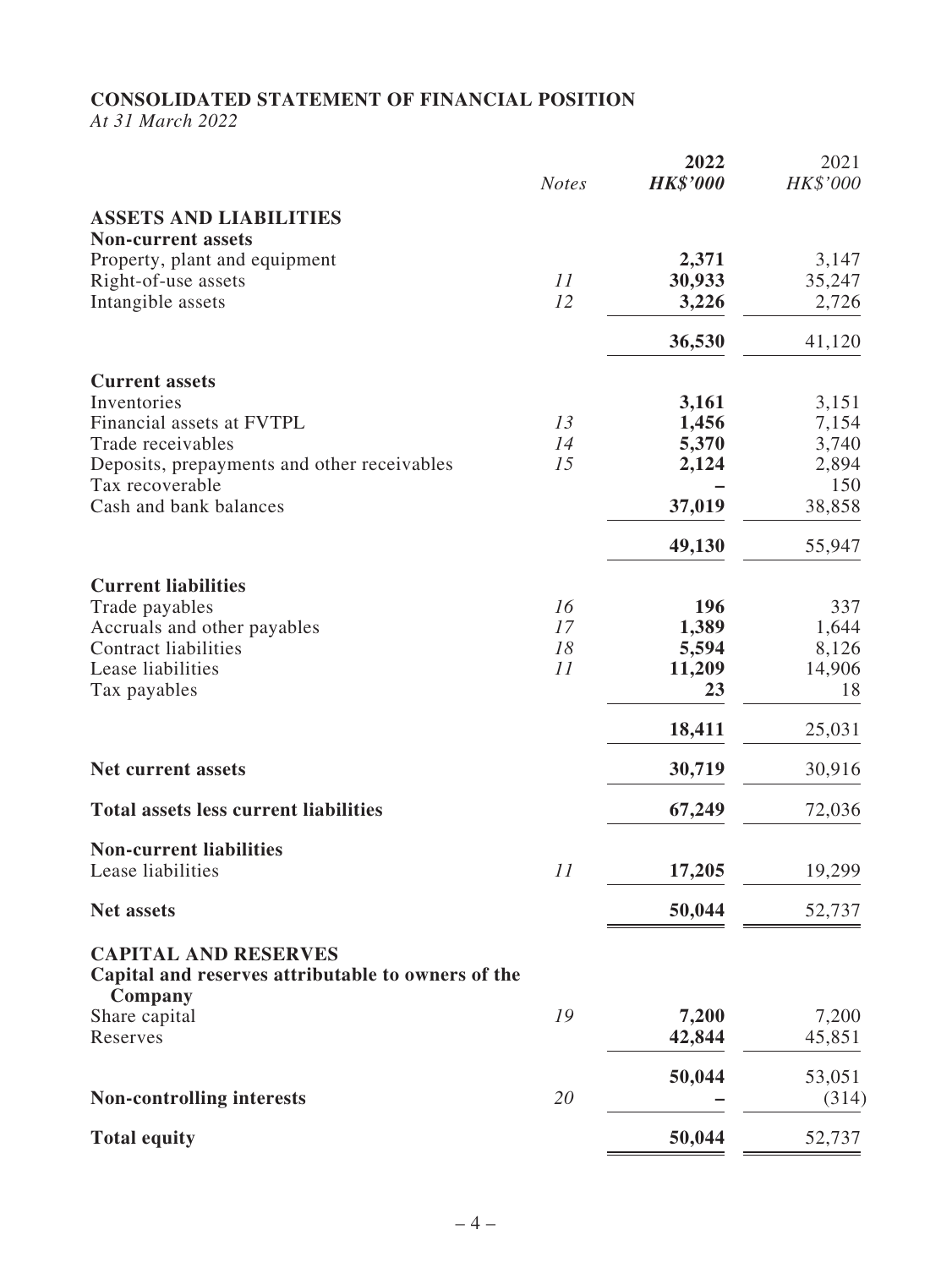## **NOTES TO THE CONSOLIDATED FINANCIAL STATEMENTS**

*Year ended 31 March 2022*

#### **1. GENERAL INFORMATION**

OOH Holdings Limited (the "**Company**") was incorporated in the Cayman Islands on 28 June 2016 as an exempted company with limited liability under the Companies Law, Cap 22 (Law 3 of 1961, as revised and consolidated) of the Cayman Islands and its shares have been listed on GEM of The Stock Exchange of Hong Kong Limited (the "**Stock Exchange**") since 5 January 2017 ("**Listing Date**"). The address of its registered office is Cricket Square, Hutchins Drive, PO Box 2681, Grand Cayman, KY1-1111, Cayman Islands and its principal place of business is Suite A5, 9/F, Jumbo Industrial Building, 189 Wai Yip Street, Kwun Tong, Kowloon, Hong Kong.

The principal activity of the Company (together with its subsidiaries as the "**Group**") is investment holding. The Group is principally engaged in the provision of advertising display services. The principal activities of the subsidiaries are set out in note 30 to the consolidated financial statements of the annual report to be published in late June 2022.

As at 31 March 2022, the directors of the Company (the "**Directors**") consider Goldcore Global Investments Limited ("**Goldcore**"), a company incorporated in the British Virgin Islands ("**BVI**") with limited liability as the immediate and ultimate holding company.

#### **2. ADOPTION OF NEW OR AMENDED HONG KONG FINANCIAL REPORTING STANDARDS ("HKFRSs")**

#### **(a) Adoption of new or amended HKFRSs**

In the current year, the Group has applied for the first time the following new or amended HKFRSs, issued by the Hong Kong Institute of Certified Public Accountants (the "**HKICPA**"), which are relevant and effective for the Group's consolidated financial statements for the annual period beginning on 1 April 2021:

| Interest Rate Benchmark Reform — Phase 2              |
|-------------------------------------------------------|
|                                                       |
| Covid-19-Related Rent Concession                      |
| Covid-19–Related Rent Concessions Beyond 30 June 2021 |
|                                                       |

*Amendments to HKAS 39, HKFRSs 4, 7, 9 and 16: Interest Rate Benchmark Reform — Phase 2*

The amendments address issues that might affect financial reporting when a company replaces the old interest rate benchmark with an alternative benchmark rate as a result of the interest rate benchmark reform (the "**Reform**"). The amendments complement those issued in November 2019 and relate to:

- changes to contractual cash flows  $-$  a company will not have to derecognise or adjust the carrying amount of financial instruments for changes required by the Reform, but will instead update the effective interest rate to reflect the change to the alternative benchmark rate;
- hedge accounting a company will not have to discontinue its hedge accounting solely because it makes changes required by the Reform, if the hedge meets other hedge accounting criteria; and
- $disclosures$   $a$  company will be required to disclose information about new risks arising from the reform and how it manages the transition to alternative benchmark rates.

The adoption of the amendments does not have any significant impact on the consolidated financial statements.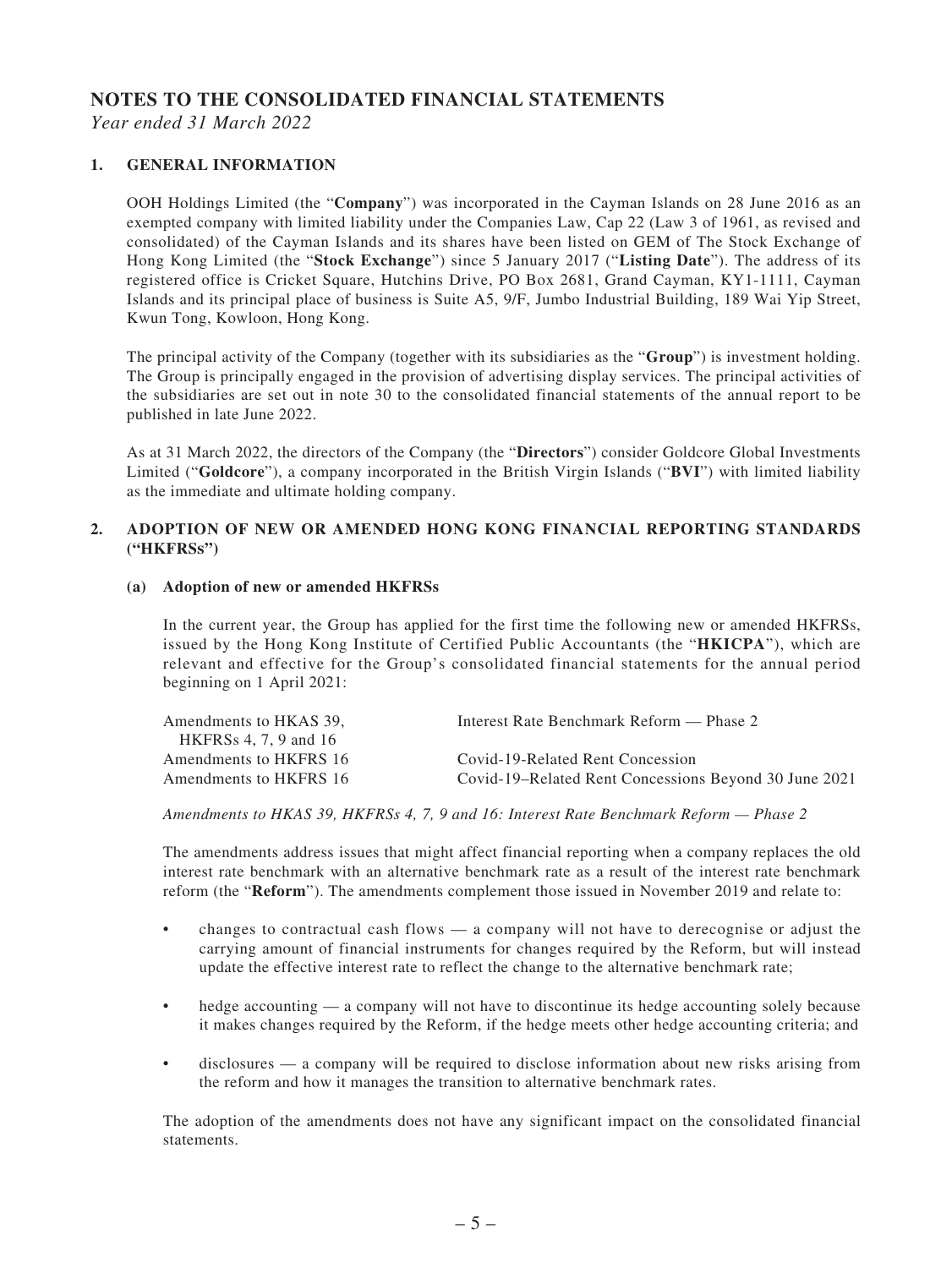#### *Amendments to HKFRS 16: Covid-19–Related Rent Concessions Amendments to HKFRS 16: Covid-19–Related Rent Concessions Beyond 30 June 2021*

The amendments exempt lessees from having to consider individual lease contracts to determine whether rent concessions occurring as a direct consequence of the COVID-19 pandemic are lease modifications and allow lessees to account for such rent concessions as if they were not lease modifications. It applies to COVID-19–related rent concessions that reduce lease payments due on or before 30 June 2022. The amendments do not affect lessors.

The adoption of the amendments results in gain on rent concessions of approximately HK\$901,000 recognised in profit or loss during the year ended 31 March 2022.

#### **(b) New or amended HKFRSs that have been issued but are not yet effective**

At the date of authorisation of these consolidated financial statements, the HKICPA has issued the following new or amended HKFRSs that are not yet effective for the current year, which the Group has not early adopted.

| Amendments to HKAS 16         | Proceeds before Intended Use <sup>1</sup>                                                        |
|-------------------------------|--------------------------------------------------------------------------------------------------|
| Amendments to HKAS 37         | Cost of Fulfilling a Contract <sup>1</sup>                                                       |
| Amendments to HKFRS 3         | Reference to the Conceptual Framework <sup>1</sup>                                               |
| Annual Improvements to HKFRSs | 2018-2020 Cycle <sup>1</sup>                                                                     |
| Amendments to HKAS 1          | Classification of Liabilities as Current or Non-current <sup>2</sup>                             |
| Amendments to HKAS 1          | Disclosure of Accounting Policies <sup>2</sup>                                                   |
| Amendments to HKAS 8          | Definition of Accounting Estimates <sup>2</sup>                                                  |
| Amendments to HKAS 12         | Deferred Tax related to Assets and Liabilities arising<br>from a Single Transaction <sup>2</sup> |
| <b>HKFRS 17</b>               | Insurance Contracts <sup>2</sup>                                                                 |
| Amendment to HKFRS 17         | Initial Application of HKFRS 17 and HKFRS 9 —<br>Comparative Information <sup>2</sup>            |
| Amendments to HKFRS 10 and    | Sale or Contribution of Assets between an                                                        |
| HKAS <sub>28</sub>            | Investor and its Associate or Joint Venture <sup>3</sup>                                         |

1 Effective for annual periods beginning on or after 1 January 2022

- 2 Effective for annual periods beginning on or after 1 January 2023
- 3 The effective date to be determined

The Directors are in the process of making an assessment of the possible impact on the future adoption of the new or amended HKFRSs. So far, the Directors are of the opinion that the adoption of the new or amended HKFRSs in future periods will not have any material impact on the consolidated financial statements.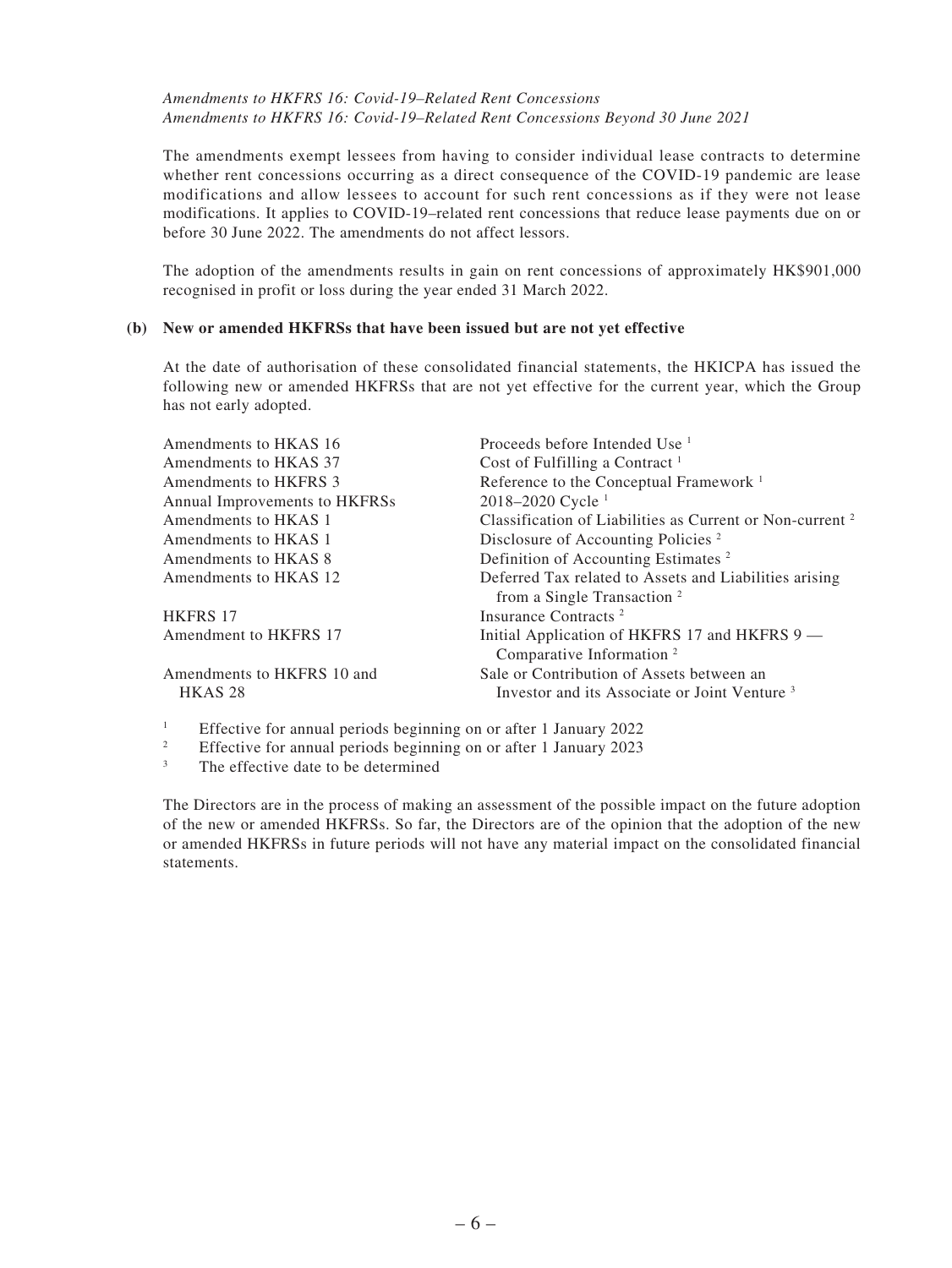#### **3. BASIS OF PREPARATION**

#### **3.1 Statement of compliance**

These consolidated financial statements have been prepared in accordance with HKFRSs, which collective term includes all applicable HKFRSs, Hong Kong Accounting Standards ("**HKASs**") and Interpretations issued by the HKICPA, accounting principles generally accepted in Hong Kong and the disclosure requirements of the Companies Ordinance. In addition, the consolidated financial statements also comply with the applicable disclosure requirements of the Rules Governing the Listing of Securities on GEM of the Stock Exchange (the "**GEM Listing Rules**").

#### **3.2 Basis of measurement**

The consolidated financial statements have been prepared under the historical cost basis except for financial assets at fair value through profit or loss which are measured at fair values as explained in the accounting policies set out in note 4 to the consolidated financial statements of the annual report to be published in late June 2022.

All amounts have been rounded to the nearest thousand except when otherwise indicated.

#### **3.3 Foreign currency translation**

The consolidated financial statements are presented in Hong Kong Dollars ("**HK\$**"), which is the same as the functional currency of the Company.

Transactions entered into by group entities in currencies other than the currency of the primary economic environment in which they operate (the "**functional currency**") are recorded at the rates ruling when the transactions occur. Foreign currency monetary assets and liabilities are translated at the rates ruling at the end of reporting period.

Exchange differences arising on the settlement of monetary items, and on the translation of monetary items, are recognised in profit or loss in the period in which they arise.

On consolidation, income and expense items of foreign operations are translated into the presentation currency of the Group (i.e. Hong Kong dollars) at the average exchange rates for the year, unless exchange rates fluctuate significantly during the period, in which case, the rates approximating to those ruling when the transactions took place are used. All assets and liabilities of foreign operations are translated at the rate ruling at the end of reporting period. Exchange differences arising, if any, are recognised in other comprehensive income and accumulated in equity as foreign exchange reserve (attributed to non-controlling interests as appropriate). Exchange differences recognised in profit or loss of group entities' separate financial statements on the translation of long-term monetary items forming part of the Group's net investment in the foreign operation concerned are reclassified to other comprehensive income and accumulated in equity as foreign exchange reserve.

On disposal of a foreign operation, the cumulative exchange differences recognised in the foreign exchange reserve relating to that operation up to the date of disposal are reclassified to profit or loss as part of the profit or loss on disposal.

Goodwill and fair value adjustments on identifiable assets acquired arising on an acquisition of a foreign operation are treated as assets and liabilities of that foreign operation and translated at the rate of exchange prevailing at the end of reporting period. Exchange differences arising are recognised in the foreign exchange reserve.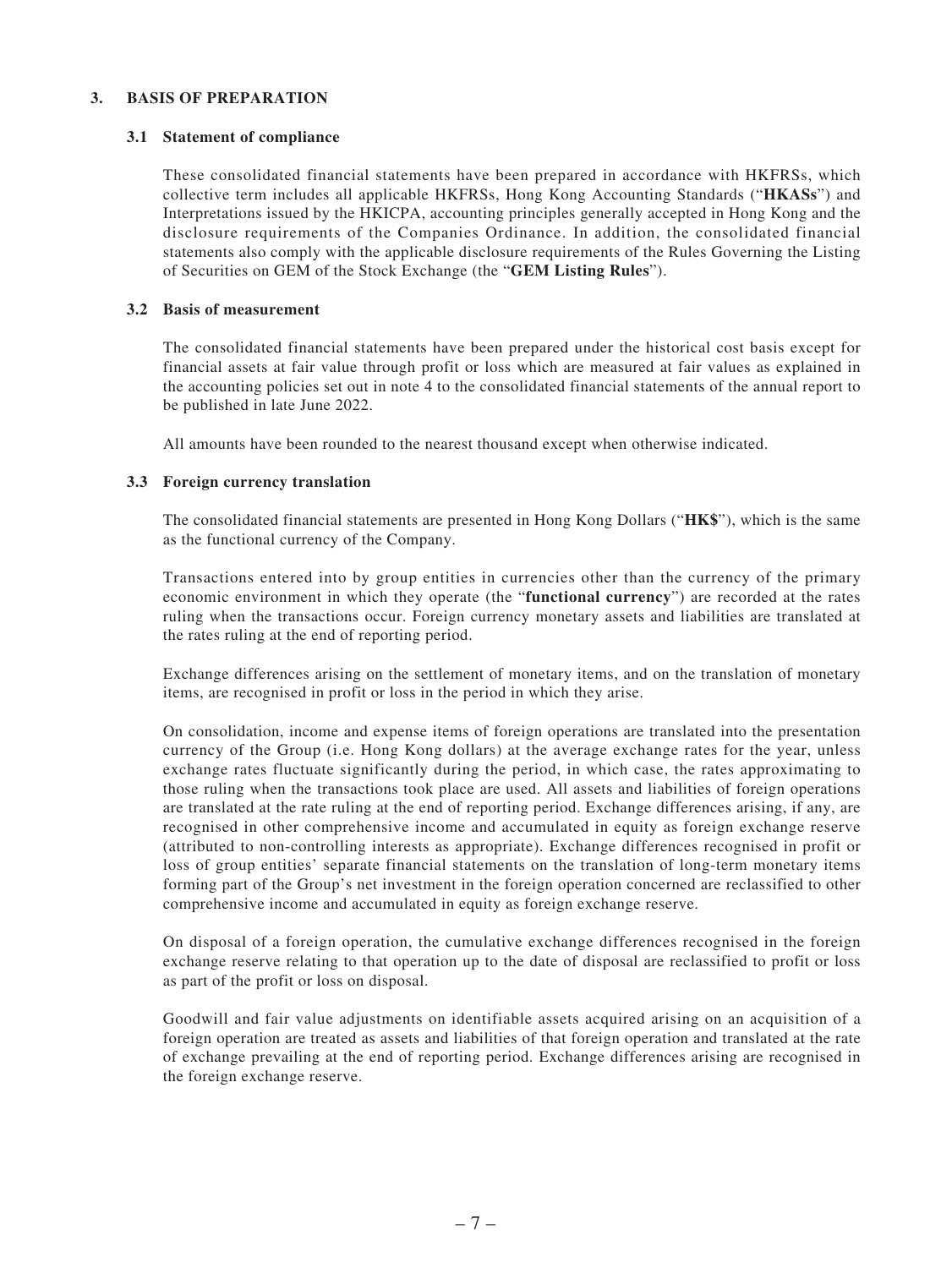#### **4. SEGMENT INFORMATION**

An operating segment is a component of the Group that is engaged in business activities from which the Group may earn revenue and incur expenses, and is defined on the basis of the internal management reporting information that is provided to and regularly reviewed by the executive Directors in order to allocate resources and assess performance of the segment.

The executive Directors consider the advertising display business from the perspective of advertising platforms available, and determine that the Group has the following reportable operating segments:

- Provision of advertising display services over the transportation media platforms ("**Transportation Business**");
- — Provision of advertising display services over the healthcare media platforms ("**Healthcare Business**");
- Provision of advertising display services over the self-pickup lockers platforms ("**Logistic Advertising Business**"); and
- Sale of Mizimamei branded food and beverage products and franchise of Mizimamei brand in Hong Kong ("**Food and Beverage Business**"), which was franchised to an independent third party in the mid of May 2021.

#### **Segment revenue and results**

Segment revenue below represents revenue from external customers. There was no inter-segment revenue during the year. The chief operating decision makers assess the performance of the operating segments mainly based on revenue and gross profit of each operating segment. Corporate and other unallocated expenses include selling expenses, administrative expenses and other expenses which are common costs incurred for the operating segments as a whole and therefore they are not included in the measure of the segments' performance that is used by the chief operating decision makers as a basis for the allocation of resources and assessment of segment performance. Other income and gains, net, finance costs and income tax expense are also not allocated to individual operating segment.

There were no segment assets and liabilities information provided to the chief operating decision makers.

The segment revenue and results, and the totals presented for the Group's operating segments reconciled to the Group's key financial figures as presented in the consolidated financial statements are as follows:

|                                             | Transportation<br><b>Business</b> | <b>Healthcare</b><br><b>Business</b> | Logistic<br><b>Advertising</b><br><b>Business</b> | Food and<br><b>Beverage</b><br><b>Business</b> | <b>Total</b>    |
|---------------------------------------------|-----------------------------------|--------------------------------------|---------------------------------------------------|------------------------------------------------|-----------------|
|                                             | <b>HK\$'000</b>                   | <b>HK\$'000</b>                      | <b>HK\$'000</b>                                   | <b>HK\$'000</b>                                | <b>HK\$'000</b> |
| Year ended 31 March 2022                    |                                   |                                      |                                                   |                                                |                 |
| Revenue                                     |                                   |                                      |                                                   |                                                |                 |
| — From external customers                   | 54,430                            | 656                                  | 166                                               | 229                                            | 55,481          |
| Cost of sales                               | (30, 535)                         | (159)                                | (96)                                              | (282)                                          | (31,072)        |
| Gross profit/(loss)                         | 23,895                            | 497                                  | 70                                                | (53)                                           | 24,409          |
| Unallocated other income and gains, net     |                                   |                                      |                                                   |                                                | 2,324           |
| Corporate and other unallocated<br>expenses |                                   |                                      |                                                   |                                                | (27,996)        |
| Finance costs                               |                                   |                                      |                                                   |                                                | (1,381)         |
| Loss before income tax expense              |                                   |                                      |                                                   |                                                | (2,644)         |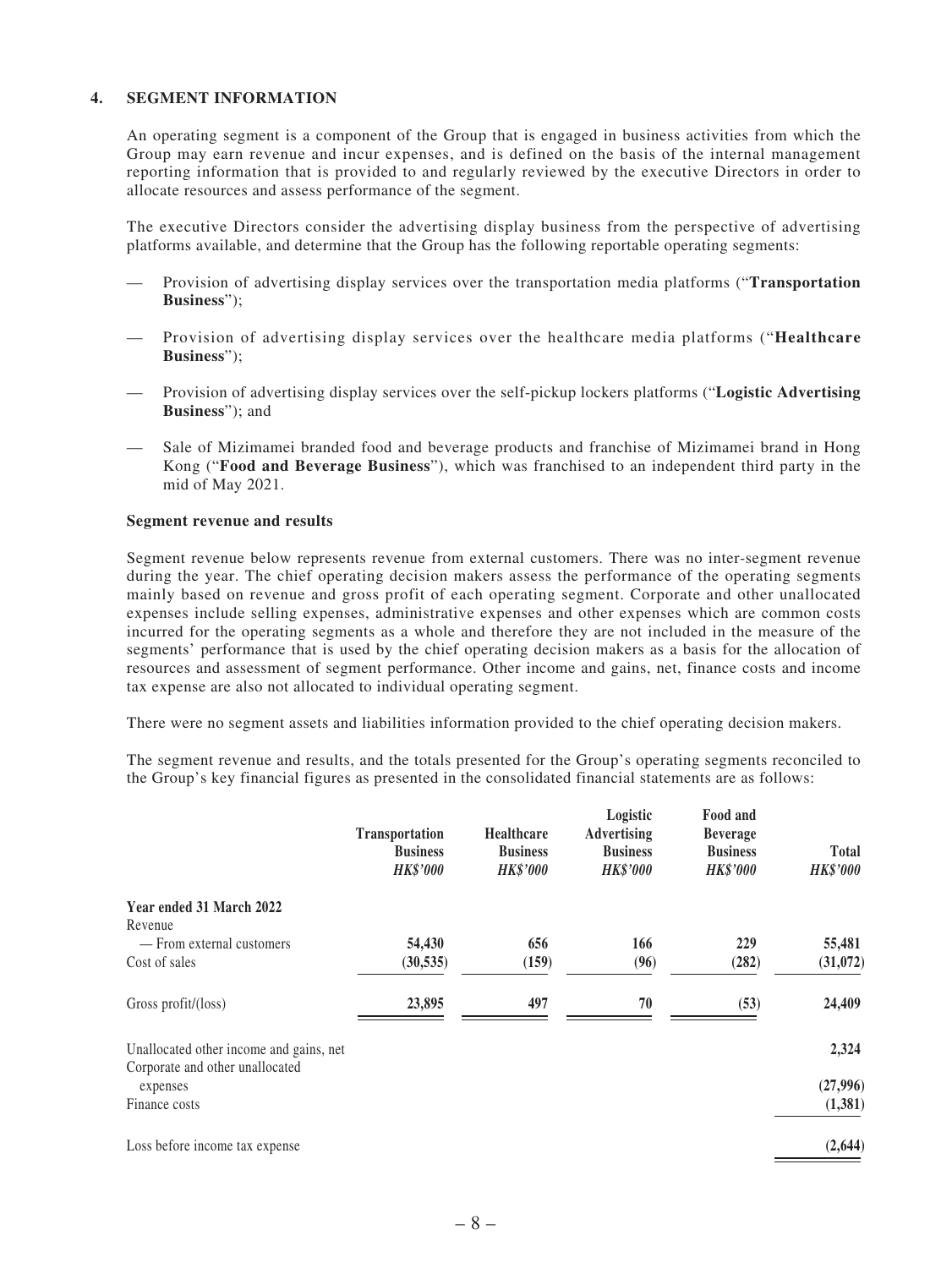|                                                                            | Transportation<br><b>Business</b> | Healthcare<br><b>Business</b> | Logistic<br>Advertising<br><b>Business</b> | Food and<br>Beverage<br><b>Business</b> | Total     |
|----------------------------------------------------------------------------|-----------------------------------|-------------------------------|--------------------------------------------|-----------------------------------------|-----------|
|                                                                            | HK\$'000                          | HK\$'000                      | HK\$'000                                   | HK\$'000                                | HK\$'000  |
| Year ended 31 March 2021<br>Revenue                                        |                                   |                               |                                            |                                         |           |
| — From external customers                                                  | 45,428                            | 542                           | 156                                        | 1,071                                   | 47,197    |
| Cost of sales                                                              | (30, 236)                         | (161)                         | (67)                                       | (1,648)                                 | (32, 112) |
| Gross profit/(loss)                                                        | 15,192                            | 381                           | 89                                         | (577)                                   | 15,085    |
| Unallocated other income and gains, net<br>Corporate and other unallocated |                                   |                               |                                            |                                         | 2,257     |
| expenses                                                                   |                                   |                               |                                            |                                         | (21, 194) |
| Finance costs                                                              |                                   |                               |                                            |                                         | (1,216)   |
| Loss before income tax expense                                             |                                   |                               |                                            |                                         | (5,068)   |

## **Disaggregation of revenue**

In the following table, revenue is disaggregated by primary geographical markets, major platforms and service lines and timing of revenue recognition.

|                                                                                           | Transportation<br><b>Business</b><br><b>HK\$'000</b> | Healthcare<br><b>Business</b><br><b>HK\$'000</b> | Logistic<br><b>Advertising</b><br><b>Business</b><br><b>HK\$'000</b> | Food and<br><b>Beverage</b><br><b>Business</b><br><b>HK\$'000</b> | <b>Total</b><br><b>HK\$'000</b> |
|-------------------------------------------------------------------------------------------|------------------------------------------------------|--------------------------------------------------|----------------------------------------------------------------------|-------------------------------------------------------------------|---------------------------------|
| Year ended 31 March 2022<br>Primary geographical markets<br>Hong Kong (place of domicile) | 54,430                                               | 656                                              | 166                                                                  | 229                                                               | 55,481                          |
| <b>Major services lines</b>                                                               |                                                      |                                                  |                                                                      |                                                                   |                                 |
| Advertising display services                                                              |                                                      |                                                  |                                                                      |                                                                   |                                 |
| $-$ Bus                                                                                   | 51,810                                               |                                                  |                                                                      |                                                                   | 51,810                          |
| $-$ Taxi                                                                                  | 1,846                                                |                                                  |                                                                      |                                                                   | 1,846                           |
| $-$ Others                                                                                | 774                                                  |                                                  |                                                                      |                                                                   | 774                             |
| - Hospitals and clinics                                                                   |                                                      | 656                                              |                                                                      |                                                                   | 656                             |
| - Self-pickup lockers                                                                     |                                                      |                                                  | 166                                                                  |                                                                   | 166                             |
|                                                                                           | 54,430                                               | 656                                              | 166                                                                  |                                                                   | 55,252                          |
| Food and beverage services                                                                |                                                      |                                                  |                                                                      | 229                                                               | 229                             |
|                                                                                           | 54,430                                               | 656                                              | 166                                                                  | 229                                                               | 55,481                          |
| Timing of revenue recognition                                                             |                                                      |                                                  |                                                                      |                                                                   |                                 |
| Transferred over time                                                                     | 54,430                                               | 656                                              | 166                                                                  |                                                                   | 55,252                          |
| At a point in time                                                                        |                                                      |                                                  |                                                                      | 229                                                               | 229                             |
|                                                                                           | 54,430                                               | 656                                              | 166                                                                  | 229                                                               | 55,481                          |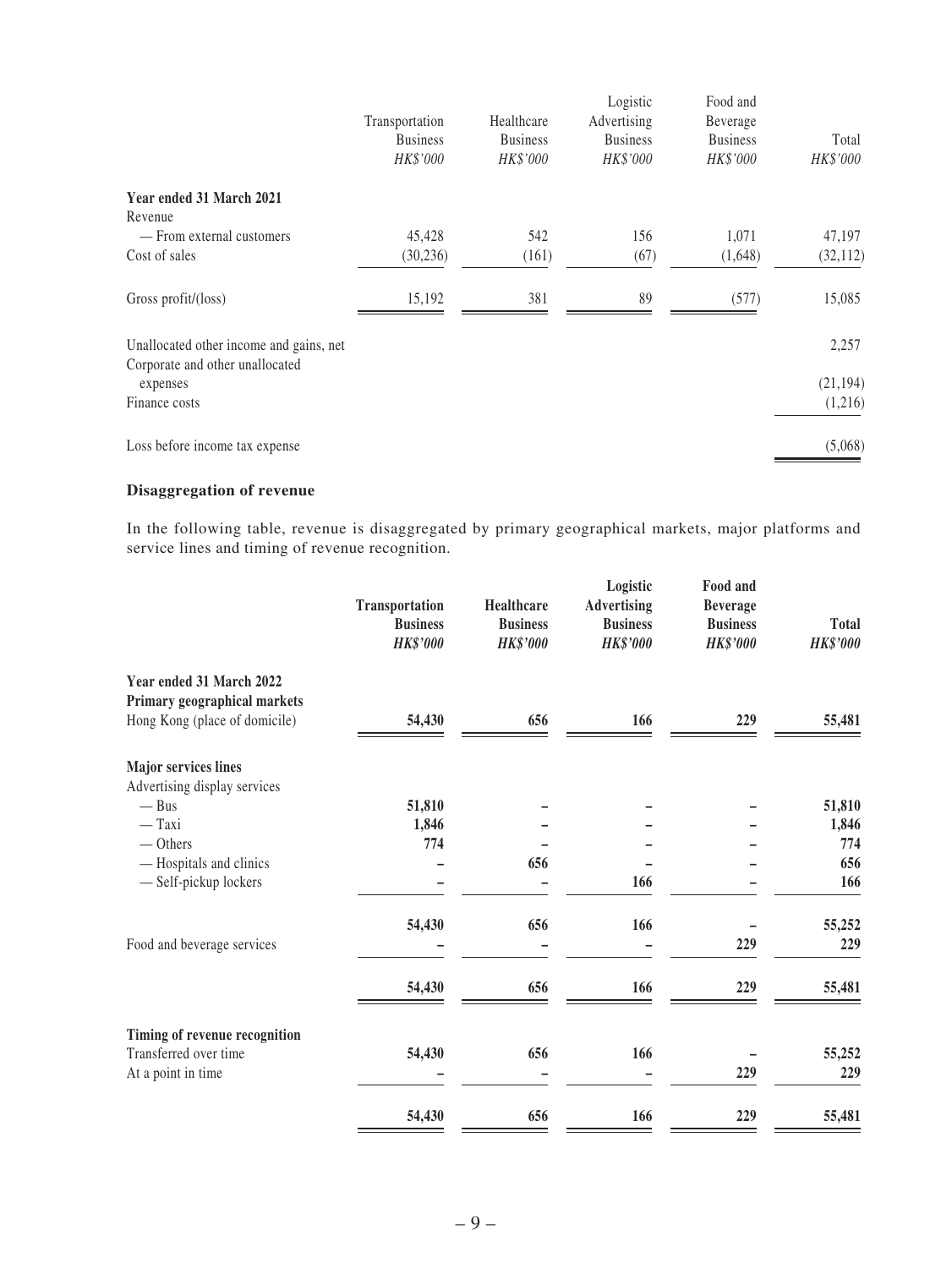|                                                                                           | Transportation<br><b>Business</b><br>HK\$'000 | Healthcare<br><b>Business</b><br>HK\$'000 | Logistic<br>Advertising<br><b>Business</b><br>HK\$'000 | Food and<br>Beverage<br><b>Business</b><br>HK\$'000 | Total<br>HK\$'000 |
|-------------------------------------------------------------------------------------------|-----------------------------------------------|-------------------------------------------|--------------------------------------------------------|-----------------------------------------------------|-------------------|
| Year ended 31 March 2021<br>Primary geographical markets<br>Hong Kong (place of domicile) | 45,428                                        | 542                                       | 156                                                    | 1,071                                               | 47,197            |
| <b>Major services lines</b><br>Advertising display services                               |                                               |                                           |                                                        |                                                     |                   |
| $-$ Bus                                                                                   | 43,829                                        |                                           |                                                        |                                                     | 43,829            |
| $-$ Taxi                                                                                  | 1,303                                         |                                           |                                                        |                                                     | 1,303             |
| $-$ Others                                                                                | 296                                           |                                           |                                                        |                                                     | 296               |
| - Hospitals and clinics                                                                   |                                               | 542                                       |                                                        |                                                     | 542               |
| - Self-pickup lockers                                                                     |                                               |                                           | 156                                                    |                                                     | 156               |
|                                                                                           | 45,428                                        | 542                                       | 156                                                    |                                                     | 46,126            |
| Food and beverage services                                                                |                                               |                                           |                                                        | 1,071                                               | 1,071             |
|                                                                                           | 45,428                                        | 542                                       | 156                                                    | 1,071                                               | 47,197            |
| Timing of revenue recognition                                                             |                                               |                                           |                                                        |                                                     |                   |
| Transferred over time                                                                     | 45,428                                        | 542                                       | 156                                                    |                                                     | 46,126            |
| At a point in time                                                                        |                                               |                                           |                                                        | 1,071                                               | 1,071             |
|                                                                                           | 45,428                                        | 542                                       | 156                                                    | 1,071                                               | 47,197            |

#### **Geographical information**

The Company is an investment holding company and the principal place of the Group's operation is in Hong Kong. For the purpose of segment information disclosures under HKFRS 8, the Group regards Hong Kong as its place of domicile.

The following table provides an analysis of the Group's revenue from external customers and non-current assets other than financial instruments ("**Specified non-current assets**").

|                               | <b>Revenue from</b><br>external customers |                  | <b>Specified</b><br>non-current assets |                  |  |
|-------------------------------|-------------------------------------------|------------------|----------------------------------------|------------------|--|
|                               | 2022<br><b>HK\$'000</b>                   | 2021<br>HK\$'000 | 2022<br><b>HK\$'000</b>                | 2021<br>HK\$'000 |  |
| Hong Kong (place of domicile) | 55,481                                    | 47.197           | 36,530                                 | 41.120           |  |

#### **Information about major customers**

No single customer contributed to 10% or more of the Group's revenue during the years ended 31 March 2022 and 31 March 2021.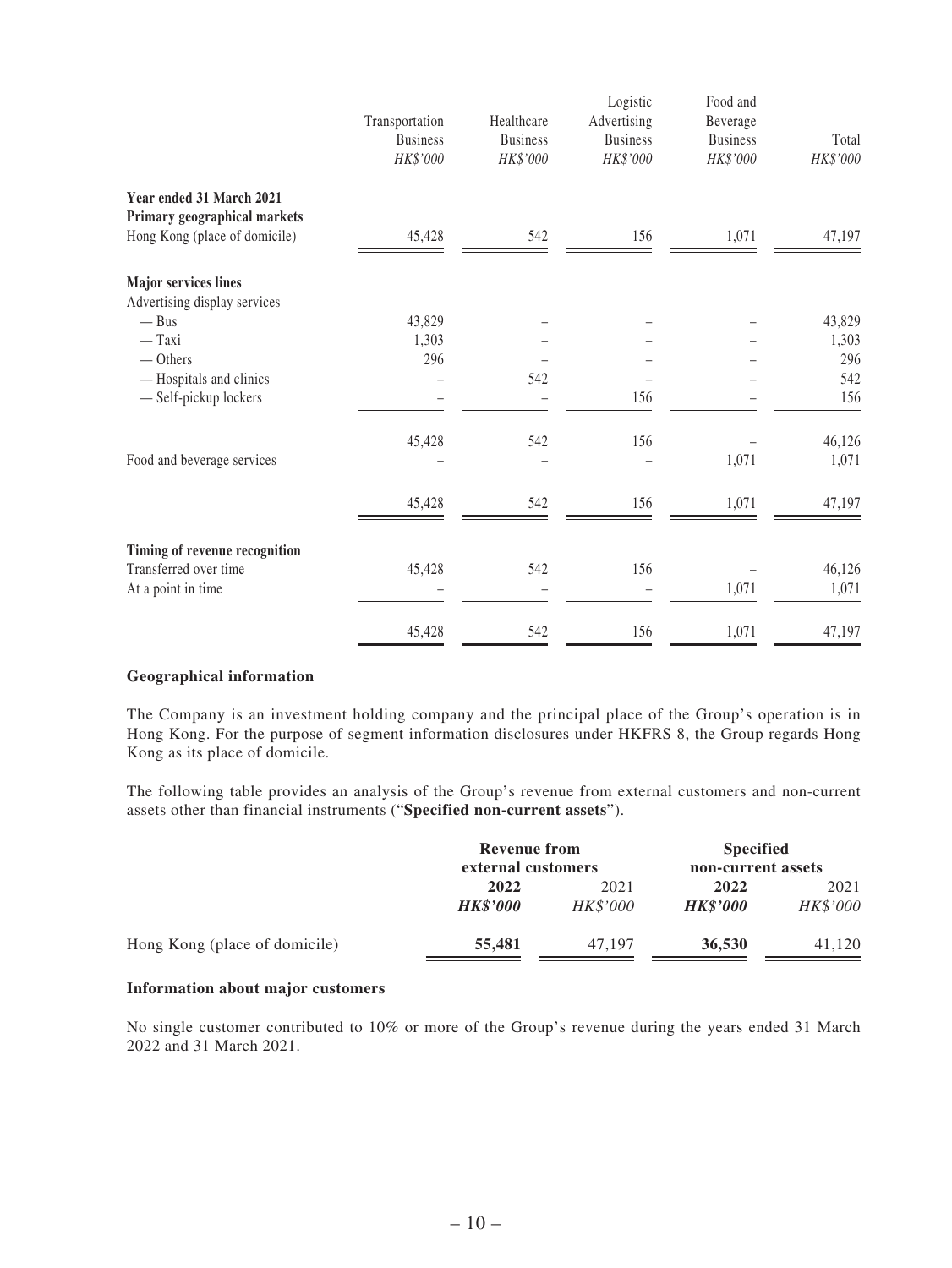#### **5. REVENUE**

Revenue is derived from provision of advertising display services, sale of food and beverage products and franchise of license right during the year. Further details are disclosed in note 4.

| 2022<br><b>HK\$'000</b>                   | 2021<br>HK\$'000 |
|-------------------------------------------|------------------|
| Provision of services                     |                  |
| 51,713<br>— At fixed price                | 44,033           |
| - At variable price<br>3,539              | 2,093            |
| Sale of food and beverage products<br>144 | 1,071            |
| Franchise income                          | 85               |
| 55,481                                    | 47,197           |

The amount of revenue recognised for the year ended 31 March 2022 that was included in the contract liabilities at the beginning of the year is approximately HK\$7,896,000 (2021: approximately HK\$8,854,000).

The following table provides information about trade receivables and contract liabilities from contracts with customers.

|                                      | 2022<br><b>HK\$'000</b> | 2021<br>HK\$'000 |
|--------------------------------------|-------------------------|------------------|
| Trade receivables ( <i>Note 14</i> ) | 5,370                   | 3,740            |
| Contract liabilities (Note 18)       | 5,594                   | 8,126            |

The contract liabilities mainly relate to the advance payments received from customers.

As at 31 March 2022, the aggregate amount of the transaction price allocated to the remaining performance obligations under the Group's existing contracts was approximately HK\$15,347,000 (2021: approximately HK\$17,266,000), of which approximately HK\$14,959,000 (2021: approximately HK\$17,044,000) and approximately HK\$388,000 (2021: approximately HK\$222,000) are expected to be recognised as revenue within 12 months and 13–24 months respectively. This amount represents revenue expected to be recognised in the future from partially-completed advertising display service contracts and includes the contract liabilities as disclosed in note 18.

#### **6. FINANCE COSTS**

| <b>HK\$'000</b>               | 2022  | 2021<br>HK\$'000 |
|-------------------------------|-------|------------------|
| Interest on lease liabilities | 1.381 | 1.216            |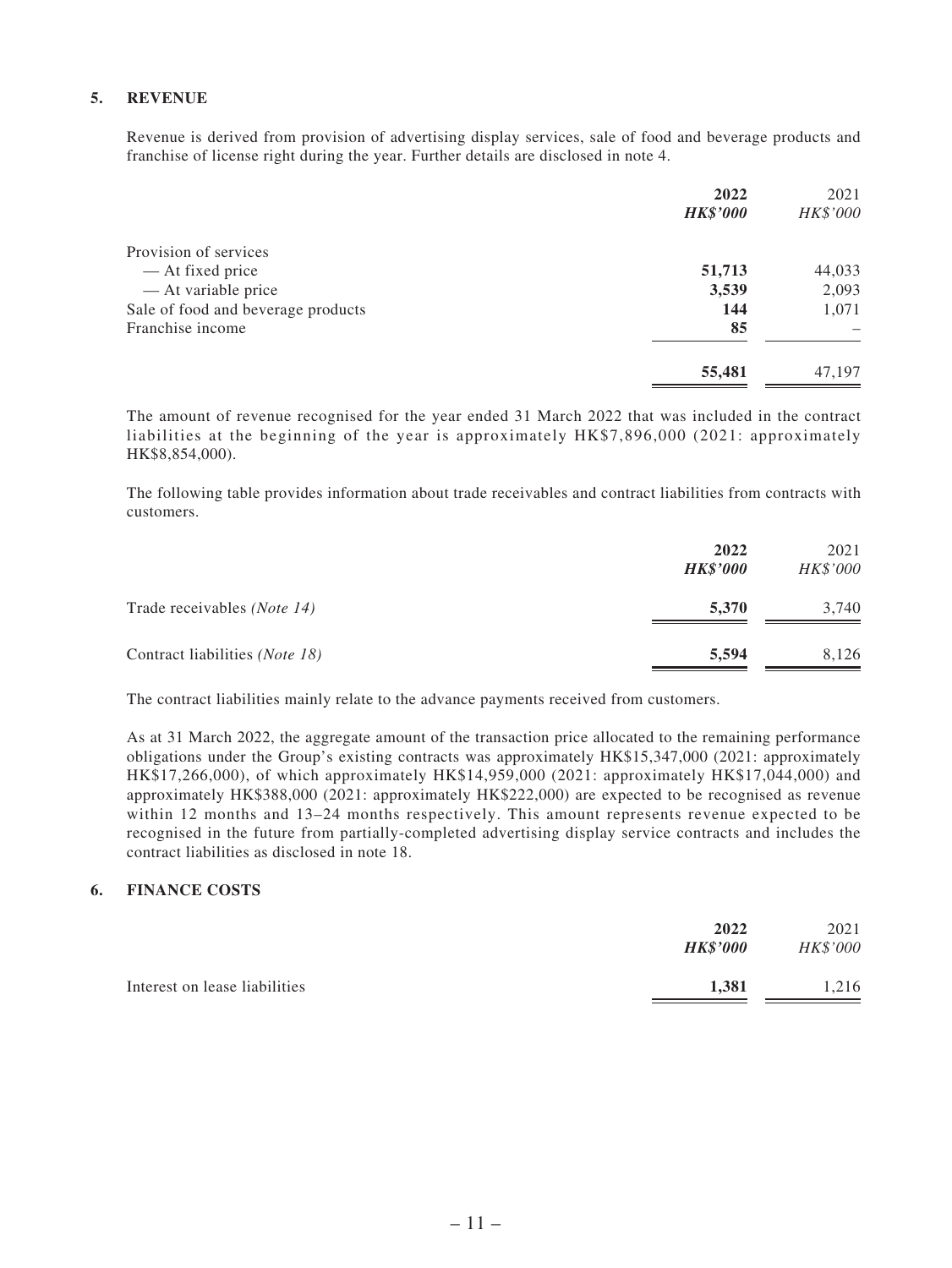#### **7. LOSS BEFORE INCOME TAX EXPENSE**

Loss before income tax expense is arrived at after charging the following:

|                                                               | 2022            | 2021     |
|---------------------------------------------------------------|-----------------|----------|
|                                                               | <b>HK\$'000</b> | HK\$'000 |
| Amortisation of intangible assets                             | 94              | 157      |
| Auditor's remuneration                                        | 520             | 540      |
| Costs of inventories recognised as cost of sales              | 25              | 221      |
| Depreciation of property, plant and equipment                 | 1,032           | 833      |
| Depreciation of right-of-use assets                           |                 |          |
| - Advertising spaces (included in cost of sales)              | 18,601          | 20,791   |
| - Rental premises                                             | 209             | 431      |
| — Office equipment                                            | 16              | 23       |
|                                                               |                 |          |
| Employee costs (including directors' emoluments)              |                 |          |
| - Salaries and other benefits in kind                         | 15,341          | 15,042   |
| — Retirement scheme contributions                             | 333             | 363      |
| Impairment loss on intangible assets (included in             |                 |          |
| other operating expenses)                                     |                 | 594      |
| Impairment loss on property, plant and equipment (included in |                 |          |
| other operating expenses)                                     |                 | 306      |
| Loss on disposal of a subsidiary (included in                 |                 |          |
| other operating expenses)                                     | 384             |          |
| Waiver of amount due from non-controlling interests           | <b>160</b>      |          |
| Write-off of inventories                                      | 56              |          |
| Write-off of property, plant and equipment                    | 34              |          |
| Short-term lease expenses                                     |                 |          |
| - Advertising spaces (included in cost of sales)              | 7,129           | 6,180    |
|                                                               | 460             | 517      |
| - Rental premises                                             |                 |          |

#### **8. INCOME TAX EXPENSE**

The amount of taxation in the consolidated statement of profit or loss and other comprehensive income represents:

|                                                                          | 2022<br><b>HK\$'000</b> | 2021<br>HK\$'000 |
|--------------------------------------------------------------------------|-------------------------|------------------|
| Current tax — Hong Kong Profits Tax                                      |                         |                  |
| — Tax for the year                                                       | 78                      | 45               |
| - Over-provision for previous years                                      |                         | (44)             |
|                                                                          | 78                      |                  |
| Current tax — Taiwan Profits Tax<br>— Under-provision for previous years |                         | 51               |
|                                                                          |                         |                  |
|                                                                          | 78                      | 52               |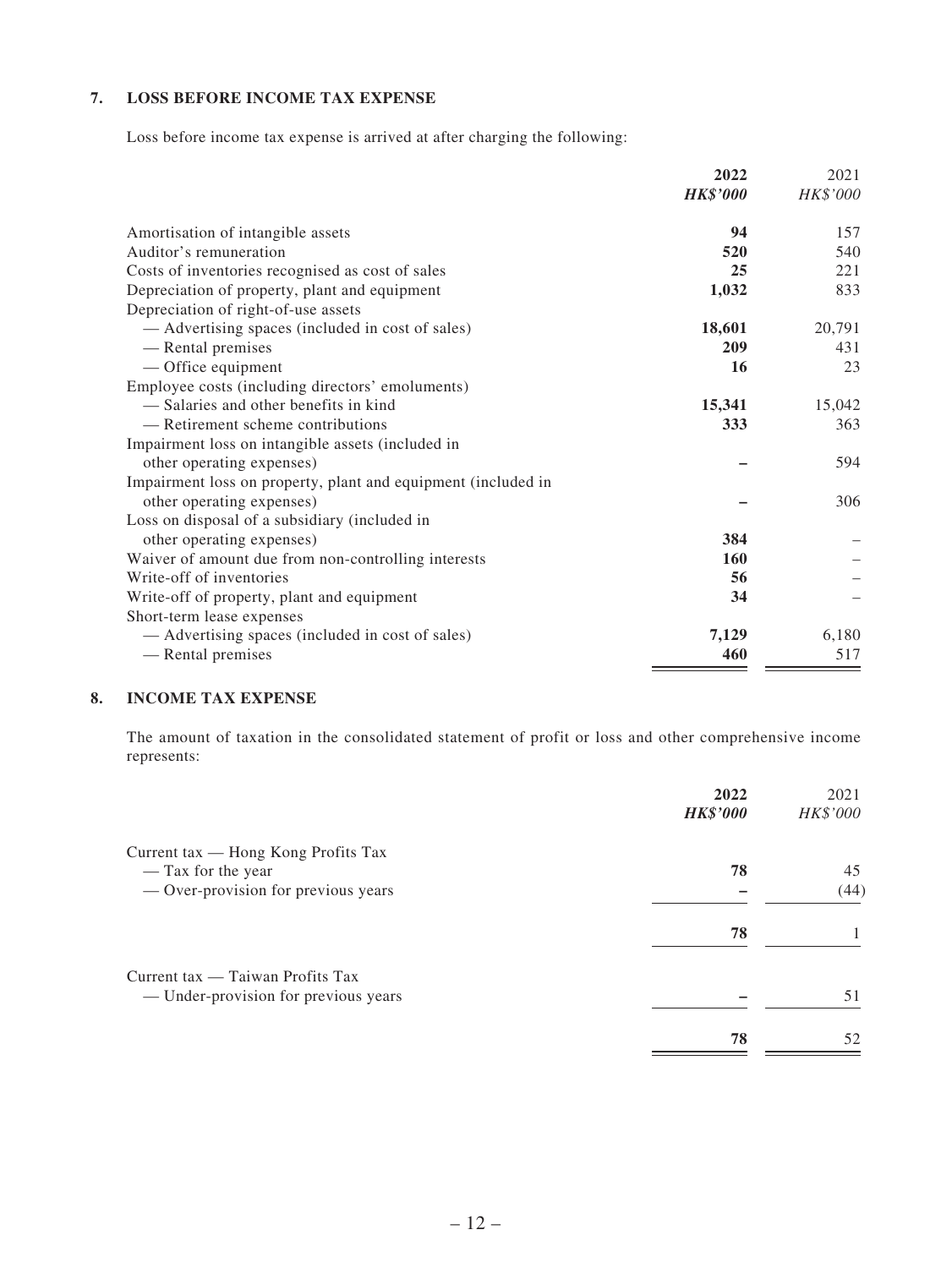The Group companies incorporated in the Cayman Islands and BVI are tax-exempted as no business is carried out in the Cayman Islands and BVI under the laws of the Cayman Islands and BVI respectively.

Hong Kong Profits Tax is calculated at 8.25% on the first HK\$2 million of estimated assessable profits and at 16.5% for the portion of the estimated assessable profits above HK\$2 million for the years ended 31 March 2022 and 2021. The profits of other group entities in Hong Kong not qualifying for the two-tiered profits tax rates continue to be taxed at a flat rate of 16.5%.

During the year ended 31 March 2021, Taiwan Profit Seeking Enterprise Income Tax arising from operations in Taiwan was calculated at 20% on the estimated assessable profits.

Income tax expense for the year can be reconciled to the loss before income tax expense in the consolidated statement of profit or loss and other comprehensive income as follows:

|                                                                       | 2022<br><b>HK\$'000</b> | 2021<br><i>HK\$'000</i> |
|-----------------------------------------------------------------------|-------------------------|-------------------------|
| Loss before income tax expense                                        | (2,644)                 | (5,068)                 |
| Tax calculated at the domestic tax rate of $16.5\%$ (2021: $16.5\%$ ) | (436)                   | (836)                   |
| Tax effect on adoption of two-tiered profits tax rates                | (75)                    | (55)                    |
| Tax effect of different tax rate of a foreign operation               |                         | (4)                     |
| Tax effect of non-deductible items                                    | 411                     | 566                     |
| Tax effect of non-taxable items                                       | (241)                   | (310)                   |
| Tax effect of temporary differences not recognised                    | 14                      | 32                      |
| Utilisation of unrecognised tax losses                                | (6)                     |                         |
| Under-provision for previous years                                    |                         | 7                       |
| Tax effect of tax losses not recognised                               | 421                     | 662                     |
| <b>Others</b>                                                         | (10)                    | (10)                    |
| Income tax expense                                                    | 78                      | 52                      |

At the end of the reporting period, the Group had tax losses arising in Hong Kong of approximately HK\$10,820,000 (2021: approximately HK\$8,155,000) that are available indefinitely for offsetting against future taxable profits of the companies in which the losses arose. Deferred tax assets have not been recognised in respect of tax losses arising from subsidiaries in Hong Kong, as it is uncertain whether that taxable profits will be available against which the tax losses can be utilised in the foreseeable future. The tax losses have no expiry date.

No deferred tax on temporary differences was recognised for the years ended 31 March 2022 and 2021 as there were no material temporary differences.

#### **9. DIVIDEND**

The Board does not recommend the payment of a final dividend for the years ended 31 March 2022 and 31 March 2021.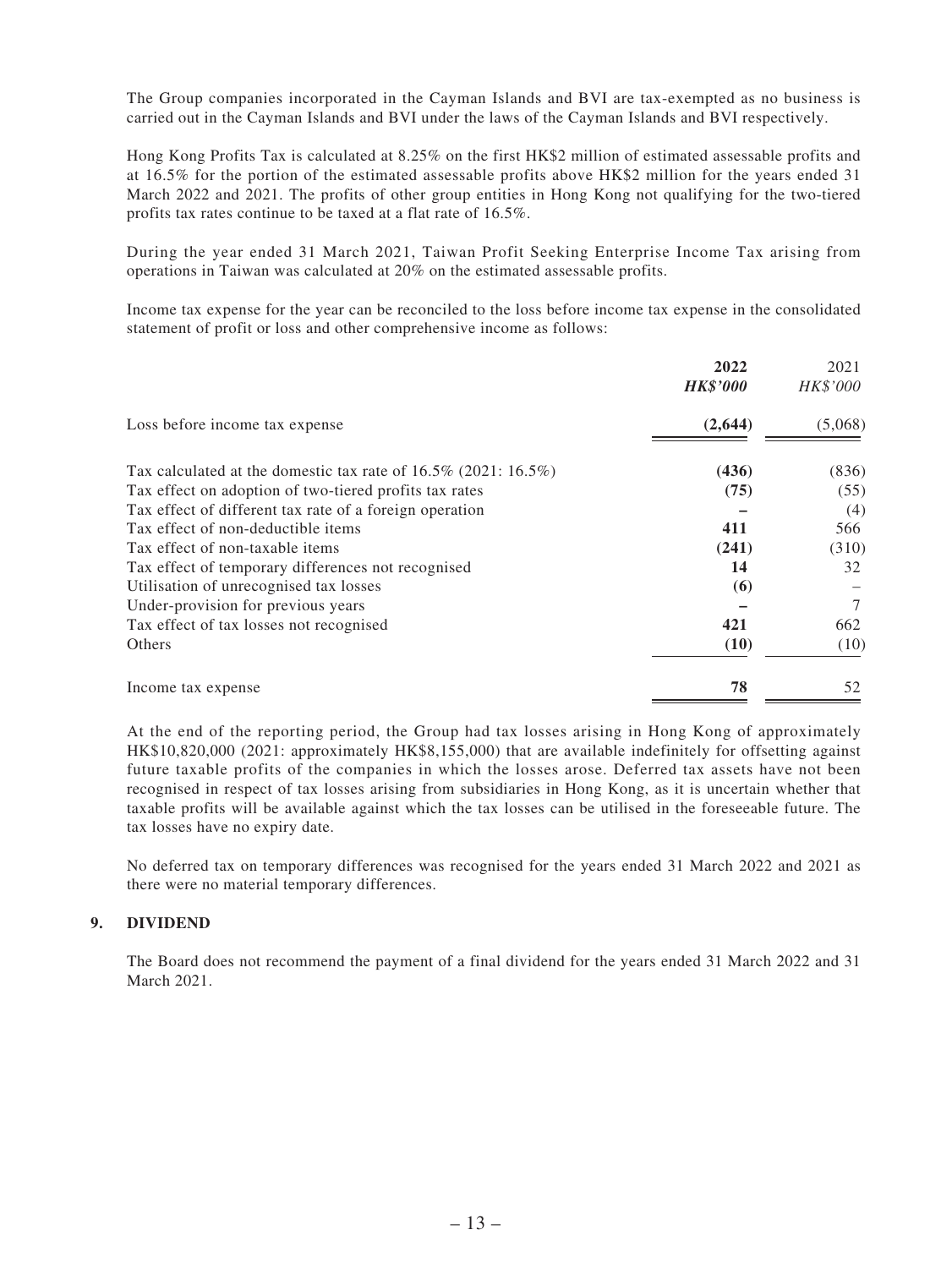#### **10. LOSS PER SHARE**

The calculation of basic and diluted loss per share attributable to owners of the Company is based on the following data:

|                                                                                                    | 2022<br><b>HK\$'000</b> | 2021<br>HK\$'000 |
|----------------------------------------------------------------------------------------------------|-------------------------|------------------|
| Loss                                                                                               |                         |                  |
| Loss for the purposes of basic and diluted loss per share                                          | (3,050)                 | (4,692)          |
|                                                                                                    | $\bm{v}$                | 000'             |
| Number of shares                                                                                   |                         |                  |
| Weighted average number of ordinary shares for the purposes of basic<br>and diluted loss per share | 720,000                 | 720,000          |

The weighted average of 720,000,000 ordinary shares for the years ended 31 March 2022 and 31 March 2021 were the same as the number of ordinary shares of the Company in issue throughout the years.

Diluted loss per share were the same as the basic loss per share as the Group had no potential dilutive ordinary shares in issue during the years ended 31 March 2022 and 2021.

#### **11. RIGHT-OF-USE ASSETS/LEASE LIABILITIES**

The Group leases office equipment, certain advertising spaces and rental premises in Hong Kong. The leases comprise only fixed payments over the lease term.

#### **Restrictions or covenants**

The Group is required to keep those advertising spaces and rental premises in a good state of repair and return them in their original condition at the end of the lease.

#### **Extension and termination options**

Certain lease contracts have granted lessee extension or termination options to the Group which are only exercisable by the Group but not by the respective lessor. These options aim to provide flexibility to the Group in managing the leased assets. The extension option in the leases of the advertising spaces is normally exercised because these advertising spaces are exclusive. The Group seldom exercises options that were not included in the lease liabilities. As at 31 March 2022, about 21% (2021: 29%) of lease contracts contain an extension option. The undiscounted potential future lease payments not included in lease liabilities amounted to approximately HK\$5,876,000 (2021: approximately HK\$6,247,000).

#### **Right-of-use Assets**

The analysis of the net book value of right-of-use assets by class of underlying asset is as follows:

|                                                  | 2022            | 2021     |
|--------------------------------------------------|-----------------|----------|
|                                                  | <b>HK\$'000</b> | HK\$'000 |
| Leased for own use, carried at depreciated cost: |                 |          |
| Advertising spaces                               | 30,680          | 34,769   |
| Rental premises                                  | 253             | 462      |
| Office equipment                                 |                 | 16       |
|                                                  | 30,933          | 35,247   |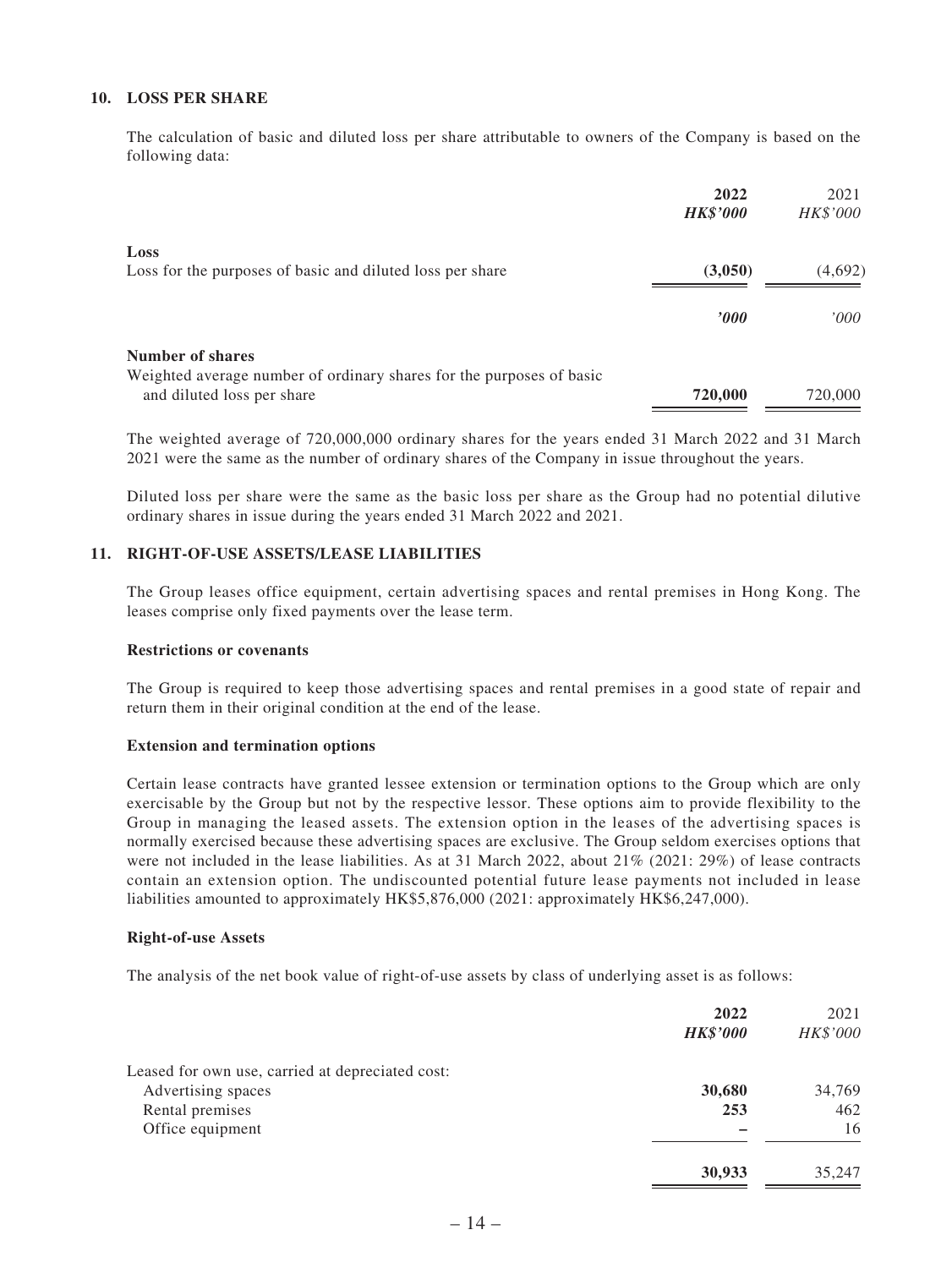Movements of right-of-use assets during the year:

|                                   | Advertising<br>spaces<br><b>HK\$'000</b> | Rental<br>premises<br>HK\$'000 | <b>Office</b><br>equipment<br>HK\$'000 | <b>Total</b><br>HK\$'000 |
|-----------------------------------|------------------------------------------|--------------------------------|----------------------------------------|--------------------------|
| At 1 April 2020                   | 37,028                                   | 399                            | 39                                     | 37,466                   |
| Additions                         | 950                                      | 570                            |                                        | 1,520                    |
| Depreciation                      | (20,791)                                 | (431)                          | (23)                                   | (21, 245)                |
| Effect of lease modification      | 15,365                                   | (76)                           |                                        | 15,289                   |
| Reassessment of lease liabilities | 2,217                                    |                                |                                        | 2,217                    |
| At 31 March and 1 April 2021      | 34,769                                   | 462                            | 16                                     | 35,247                   |
| Additions                         | 2,256                                    |                                |                                        | 2,256                    |
| Depreciation                      | (18,601)                                 | (209)                          | (16)                                   | (18, 826)                |
| Effect of lease modification      | 1,520                                    |                                |                                        | 1,520                    |
| Reassessment of lease liabilities | 10,736                                   |                                |                                        | 10,736                   |
| At 31 March 2022                  | 30,680                                   | 253                            |                                        | 30,933                   |

The lease modification during the years ended 31 March 2022 and 2021 related to renewal of leases which did not contain extension options.

#### **Lease liabilities**

The analysis of the present value of future lease payments is as follows:

|                                                | 2022<br><b>HK\$'000</b> | 2021<br>HK\$'000 |
|------------------------------------------------|-------------------------|------------------|
| Current liabilities<br>Non-current liabilities | 11,209<br>17,205        | 14,906<br>19,299 |
|                                                | 28,414                  | 34,205           |

Movements of lease liabilities during the year:

|                                   | <b>Advertising</b><br>spaces<br>HK\$'000 | Rental<br>premises<br>HK\$'000 | <b>Office</b><br>equipment<br>HK\$'000 | <b>Total</b><br>HK\$'000 |
|-----------------------------------|------------------------------------------|--------------------------------|----------------------------------------|--------------------------|
| At 1 April 2020                   | 35,300                                   | 418                            | 40                                     | 35,758                   |
| Additions                         | 950                                      | 570                            |                                        | 1,520                    |
| Repayment of lease liabilities    | (21, 047)                                | (458)                          | (24)                                   | (21, 529)                |
| Interest expenses                 | 1,193                                    | 22                             | 1                                      | 1,216                    |
| Effect of lease modification      | 15,099                                   | (76)                           |                                        | 15,023                   |
| Reassessment of lease liabilities | 2,217                                    |                                |                                        | 2,217                    |
| At 31 March and 1 April 2021      | 33,712                                   | 476                            | 17                                     | 34,205                   |
| Additions                         | 2,256                                    |                                |                                        | 2,256                    |
| Repayment of lease liabilities    | (20, 523)                                | (229)                          | (17)                                   | (20,769)                 |
| Interest expenses                 | 1,367                                    | 14                             |                                        | 1,381                    |
| Rent concessions                  | (901)                                    |                                |                                        | (901)                    |
| Effect of lease modification      | 1,506                                    |                                |                                        | 1,506                    |
| Reassessment of lease liabilities | 10,736                                   |                                |                                        | 10,736                   |
| <b>At 31 March 2022</b>           | 28,153                                   | 261                            |                                        | 28,414                   |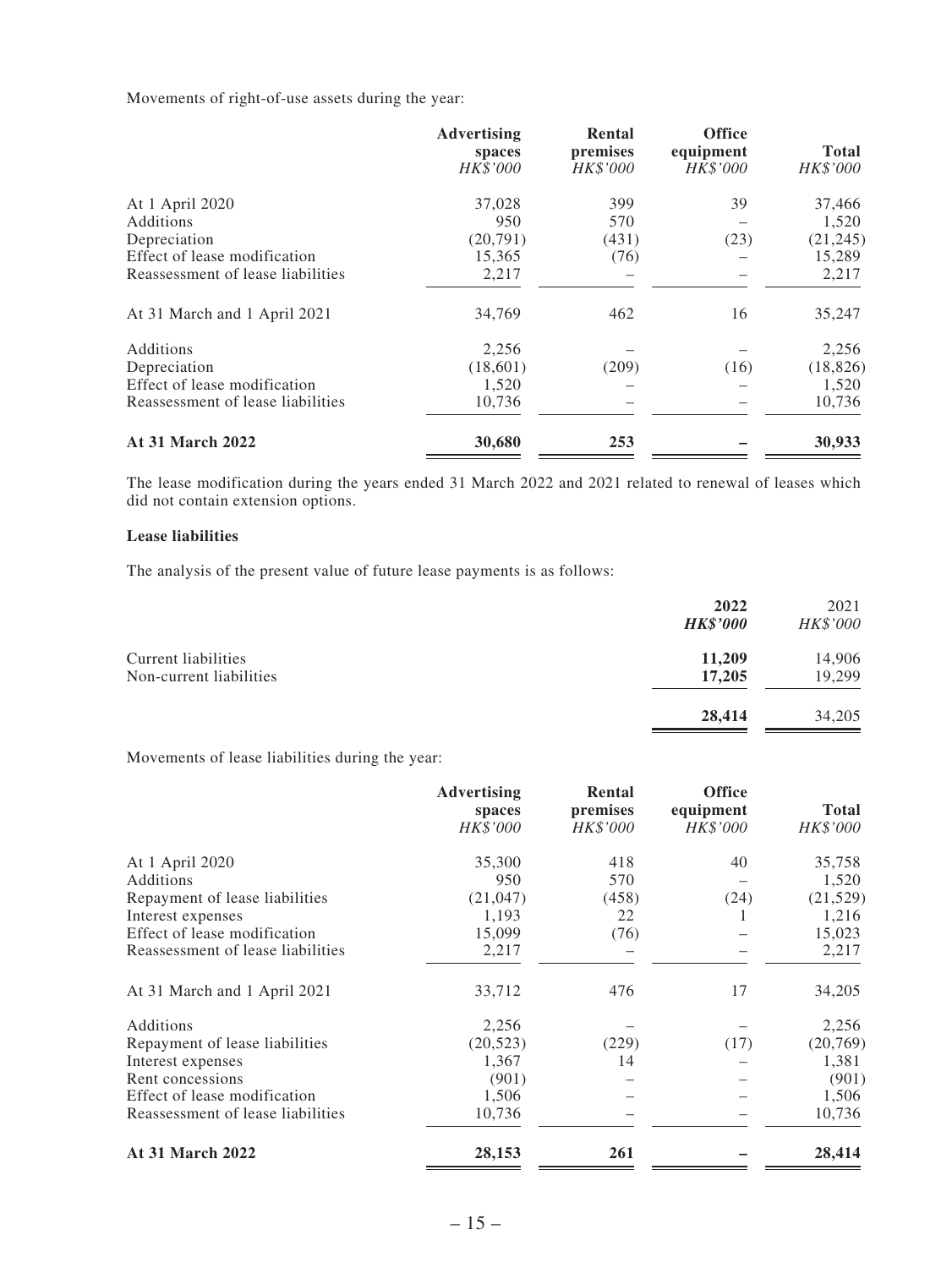Future lease payments are due as follows:

#### **At 31 March 2022**

|                                                    | <b>Minimum</b><br>lease<br>payments<br><b>HK\$'000</b> | Interest<br><b>HK\$'000</b> | <b>Present value</b><br><b>HK\$'000</b> |
|----------------------------------------------------|--------------------------------------------------------|-----------------------------|-----------------------------------------|
| Not later than one year                            | 12,148                                                 | 939                         | 11,209                                  |
| Later than one year and not later than two years   | 8,914                                                  | 516                         | 8,398                                   |
| Later than two years and not later than five years | 9,020                                                  | 213                         | 8,807                                   |
|                                                    | 30,082                                                 | 1,668                       | 28,414                                  |

## At 31 March 2021

|                                                    | Minimum<br>lease<br>payments<br>HK\$'000 | Interest<br>HK\$'000 | Present value<br>HK\$'000 |
|----------------------------------------------------|------------------------------------------|----------------------|---------------------------|
| Not later than one year                            | 16,033                                   | 1,127                | 14,906                    |
| Later than one year and not later than two years   | 10,948                                   | 522                  | 10,426                    |
| Later than two years and not later than five years | 9.219                                    | 346                  | 8,873                     |
|                                                    | 36,200                                   | 1.995                | 34,205                    |

The analysis of income and expense items in relation to leases recognised in profit or loss is as follows:

|                                            | 2022<br><b>HK\$'000</b> | 2021<br>HK\$'000 |
|--------------------------------------------|-------------------------|------------------|
| Depreciation of right-of-use assets        | 18,826                  | 21,245           |
| Interest on lease liabilities              | 1,381                   | 1,216            |
| Short-term lease expenses                  | 7,589                   | 6,697            |
| Gain on lease modification                 | (14)                    | (266)            |
| Gain on rent concessions                   | (901)                   |                  |
| Total amounts recognised in profit or loss | 26,881                  | 28,892           |

#### **Commitments under leases**

As at 31 March 2022, the Group was committed to approximately HK\$1,617,000 for short-term lease (2021: approximately HK\$2,093,000).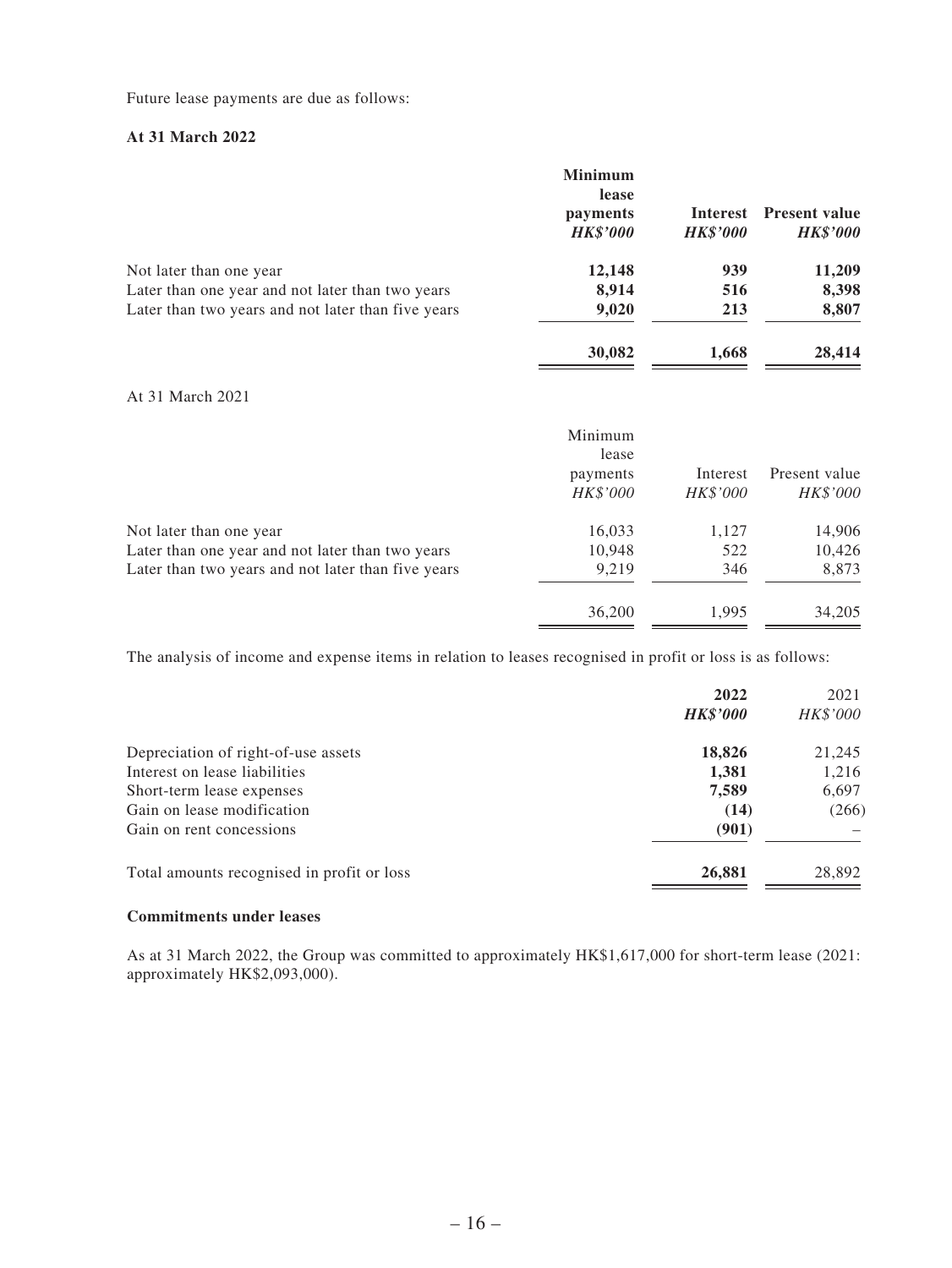#### **12. INTANGIBLE ASSETS**

|                                                | <b>Club</b><br>membership<br>HK\$'000<br>(Note (a)) | License right<br>HK\$'000<br>(Note(b)) | <b>Total</b><br>HK\$'000 |
|------------------------------------------------|-----------------------------------------------------|----------------------------------------|--------------------------|
|                                                |                                                     |                                        |                          |
| <b>At 1 April 2020</b>                         |                                                     |                                        |                          |
| Cost                                           | 2,626                                               | 942                                    | 3,568                    |
| Accumulated amortisation and impairment losses |                                                     | (91)                                   | (91)                     |
| Net carrying amount                            | 2,626                                               | 851                                    | 3,477                    |
| Year ended 31 March 2021                       |                                                     |                                        |                          |
| Opening net carrying amount                    | 2,626                                               | 851                                    | 3,477                    |
| Amortisation                                   |                                                     | (157)                                  | (157)                    |
| Impairment loss (Note $(c)$ )                  |                                                     | (594)                                  | (594)                    |
| <b>Closing net carrying amount</b>             | 2,626                                               | 100                                    | 2,726                    |
| At 31 March and 1 April 2021                   |                                                     |                                        |                          |
| Cost                                           | 2,626                                               | 942                                    | 3,568                    |
| Accumulated amortisation and impairment losses |                                                     | (842)                                  | (842)                    |
| Net carrying amount                            | 2,626                                               | 100                                    | 2,726                    |
| Year ended 31 March 2022                       |                                                     |                                        |                          |
| Opening net carrying amount                    | 2,626                                               | 100                                    | 2,726                    |
| Amortisation                                   |                                                     | (94)                                   | (94)                     |
| Reversal of impairment loss (Note $(c)$ )      |                                                     | 594                                    | 594                      |
| Closing net carrying amount                    | 2,626                                               | 600                                    | 3,226                    |
| At 31 March 2022                               |                                                     |                                        |                          |
| Cost                                           | 2,626                                               | 942                                    | 3,568                    |
| Accumulated amortisation                       |                                                     | (342)                                  | (342)                    |
| Net carrying amount                            | 2,626                                               | 600                                    | 3,226                    |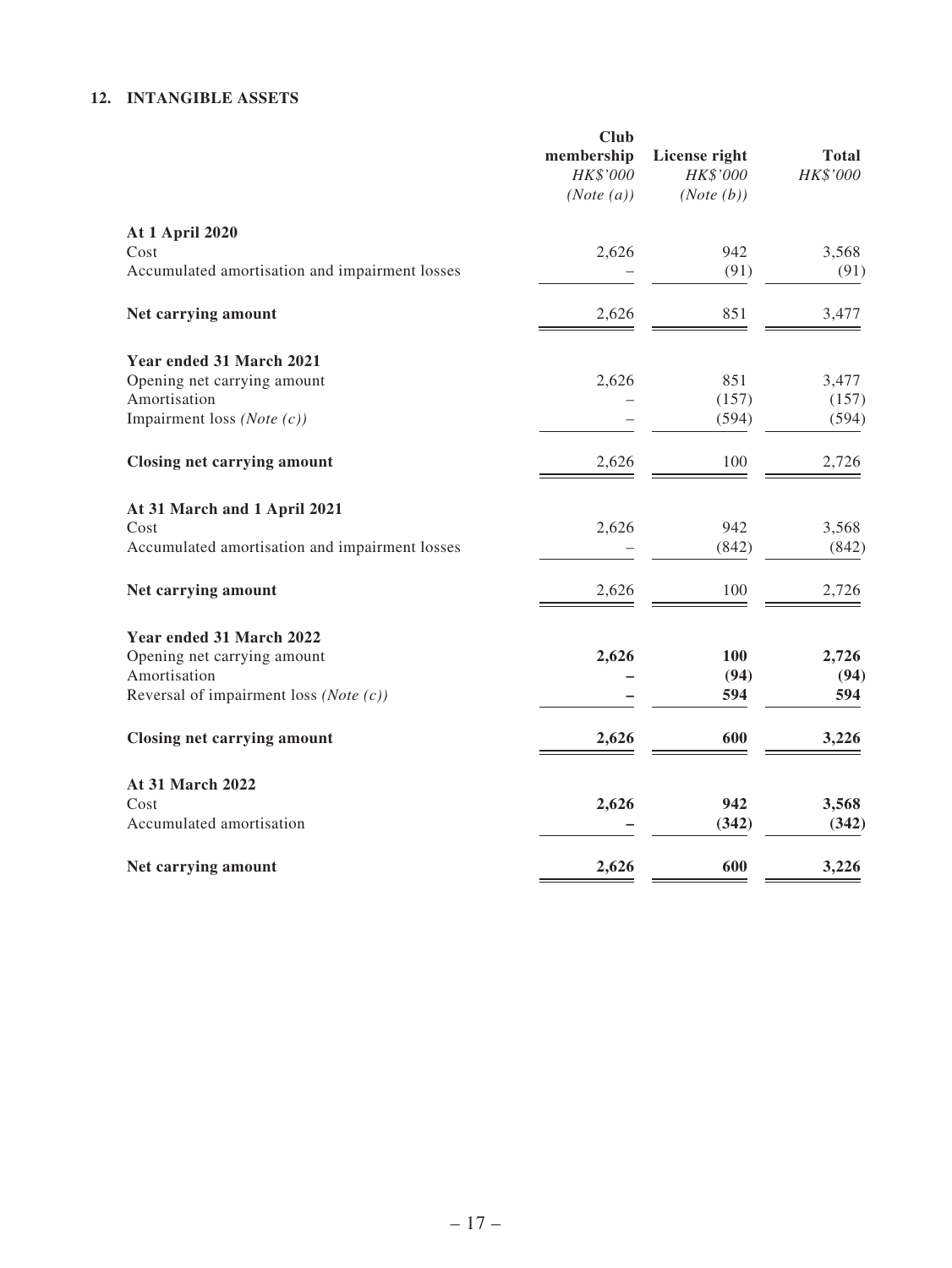#### *Notes:*

- (a) The club membership represents the membership debenture of The Aberdeen Marina Club Limited which has no specific maturity date pursuant to the terms and conditions of the membership. It is tested for impairment annually and whenever there is an indication that the debenture may be impaired. The Directors consider that no impairment loss has been identified with reference to market value.
- (b) The license right represents an exclusive right to distribute and market the Mizimamei branded food and beverage products and its retail brand in Hong Kong. On 3 May 2019, the Group entered into an agreement with an independent third party to acquire an exclusive right to distribute and market its branded food and beverage products and the retail brand of the individual third party in Hong Kong, including but not limited to the right to set up self-operated retail outlets in Hong Kong and the right to franchise the brand to potential local retailers in Hong Kong through franchising arrangement (the "**Agreement**") at a consideration of US\$120,000 (equivalent to approximately HK\$942,000). This license right was recognised as an intangible asset as it became effective in 2019. Pursuant to a supplementary agreement entered into by the parties during the year ended 31 March 2021, the parties have agreed that the license right shall be extended for three more years (originally 6 years), i.e. 9 years in total, with other terms remain the same as stated in the Agreement. No additional consideration is required to be paid by the Group.
- (c) The license right is stated at cost less accumulated amortisation and impairment losses and is tested for impairment wherever there is an indicator that the license right may be impaired. During the year ended 31 March 2022, the Group entered into an agreement with an independent third party for franchising the brand for franchising income based on the revenue split from the franchisee. The recoverable amount of the license right has been determined from a value in use calculation based on cash flow projections covering the remaining period of the franchising cooperation (i.e. 5.4 years) and a pre-tax discount rate of 4.125%. Therefore, a reversal of impairment losses of HK\$594,000 has been recognised. The tenancy of the retail outlet was ended during the year ended 31 March 2022.

Due to the underperformance of the retail outlet under the segment of Food and Beverage Business, management had conducted impairment assessment as at 31 March 2021. The recoverable amount of the cash generating unit ("**CGU**") had been determined from a value in use calculation based on cash flow projections from approved budgets covering a five-year period and a pre-tax discount rate of 20%. The estimated recoverable amount of the CGU of approximately HK\$218,000 fell short of its carrying amount by approximately HK\$900,000 and accordingly, impairment losses of HK\$306,000 and HK\$594,000 were allocated to the segment's property, plant and equipment and license right, respectively, and recognised in other operating expenses for the year ended 31 March 2021.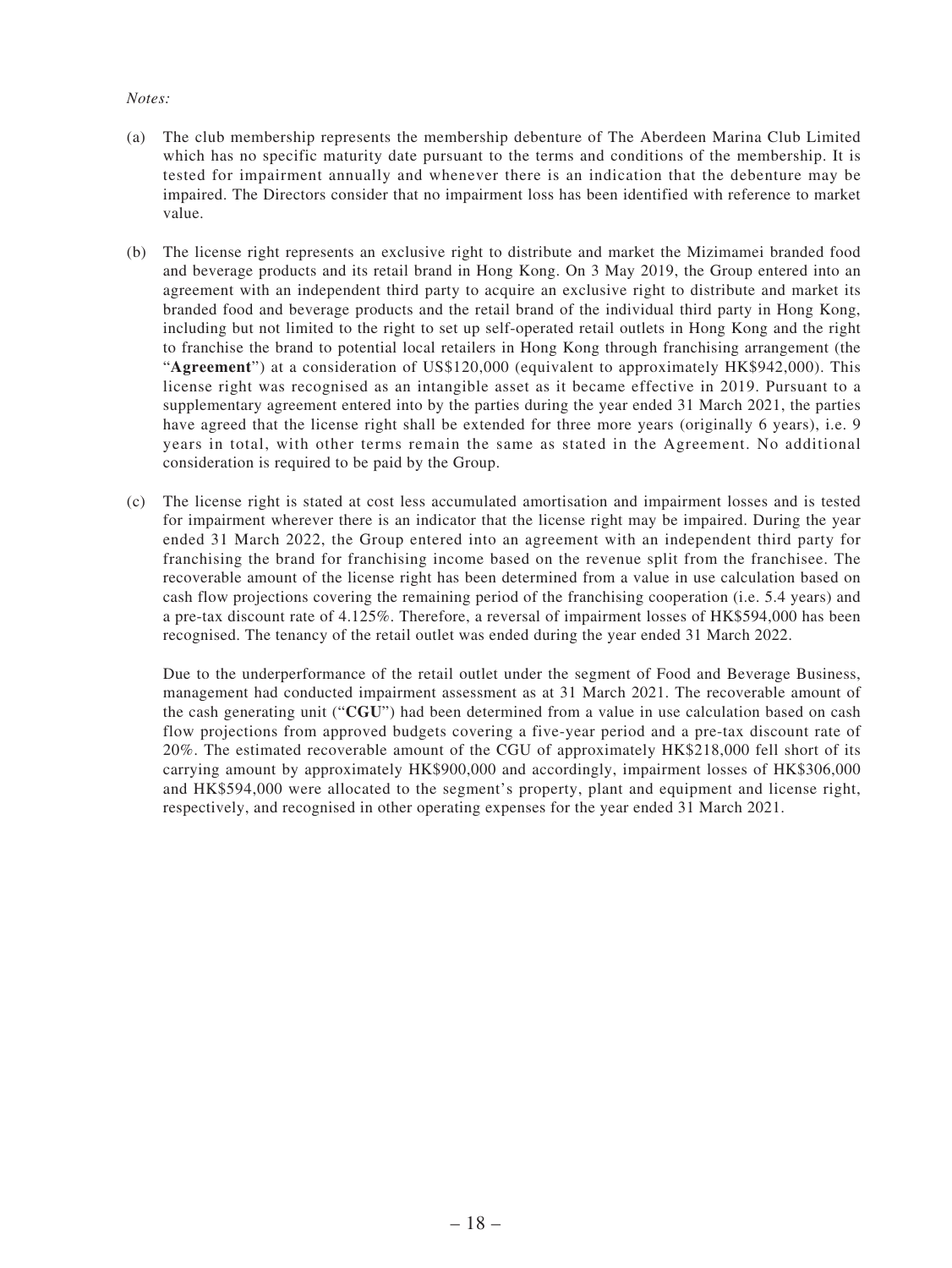#### **13. FINANCIAL ASSETS AT FVTPL**

|                         | 2022<br><b>HK\$'000</b> | 2021<br>HK\$'000 |
|-------------------------|-------------------------|------------------|
| Listed debt investments | 1,456                   | 7,154            |

Listed debt investments represent corporate bonds publicly traded on Singapore Exchange with fixed coupon rates. Management has determined to hold these corporate bonds for trading and therefore classified these bonds as financial assets at FVTPL under current assets.

#### **14. TRADE RECEIVABLES**

| 2022                       | 2021     |
|----------------------------|----------|
| <b>HK\$'000</b>            | HK\$'000 |
| 5,370<br>Trade receivables | 3,740    |

Analysis of trade receivables that are not impaired as of each reporting period is as follows:

Based on invoice date

|                                   | 2022            | 2021     |
|-----------------------------------|-----------------|----------|
|                                   | <b>HK\$'000</b> | HK\$'000 |
| $0 - 90$ days                     | 1,025           | 1,304    |
| $91-180$ days                     | 3,659           | 1,635    |
| $181 - 365$ days                  | 479             | 705      |
| Over 365 days                     | 207             | 96       |
|                                   | 5,370           | 3,740    |
| Based on revenue recognition date |                 |          |
|                                   | 2022            | 2021     |
|                                   | <b>HK\$'000</b> | HK\$'000 |
| $0 - 90$ days                     | 2,794           | 2,401    |

| $91-180$ days                                                                                                                                                                                                           | 2.395 | 741   |
|-------------------------------------------------------------------------------------------------------------------------------------------------------------------------------------------------------------------------|-------|-------|
| $181 - 365$ days                                                                                                                                                                                                        | 181   | 598   |
|                                                                                                                                                                                                                         | 5.370 | 3.740 |
| Trade receivables are mainly attributable to the provision of advertising display services of which advance<br>nayments are normally required. However, the Group might offer credit terms to certain customers ranging |       |       |

payments are normally required. However, the Group might offer credit terms to certain customers ranging from 30 to 60 days from the end of the contract period. Overdue balances are reviewed regularly by senior management.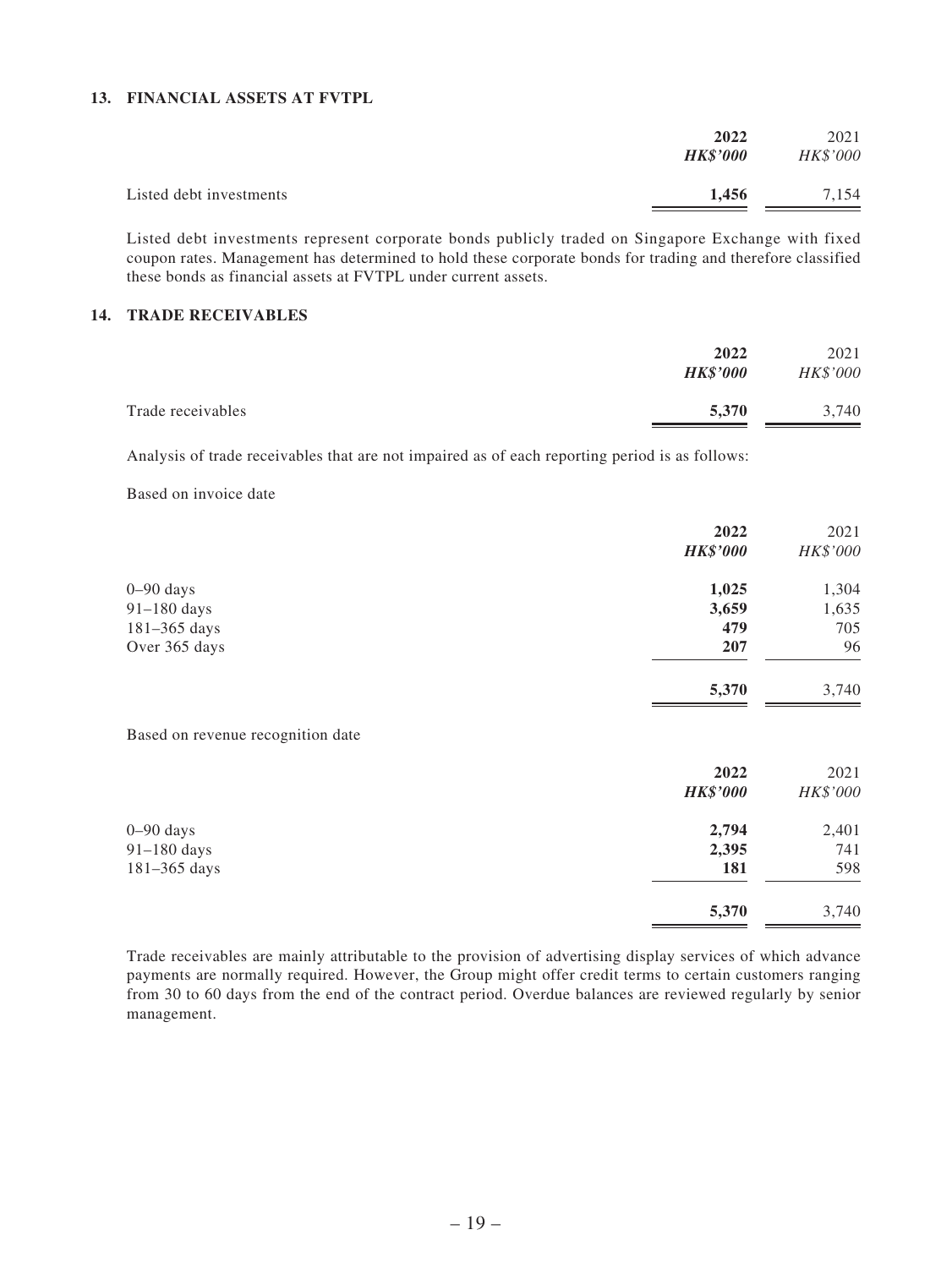The following table reconciled the impairment loss of trade receivables for the year:

|                                       | 2022<br><b>HK\$'000</b> | 2021<br>HK\$'000 |
|---------------------------------------|-------------------------|------------------|
| At beginning of the year<br>Write-off |                         | 307<br>(307)     |
| At the end of the year                |                         |                  |

The maximum exposure to credit risk as at 31 March 2022 and 31 March 2021 was the carrying amount mentioned above. Trade receivables that were not impaired related to a large number of independent customers that had a good track record of credit with the Group. In general, the Group does not hold any collateral or other credit enhancements over these balances.

The Group applies the simplified approach to provide for expected credit losses ("**ECLs**") prescribed by HKFRS 9, which permit the use of lifetime ECLs provision for all trade receivables. To measure the ECLs, trade receivables have been grouped based on shared credit risk characteristics and the days past due. ECLs also incorporate forward-looking information. As at 31 March 2022 and 31 March 2021, the Directors considered ECLs against the gross amounts of trade receivables as immaterial.

#### **15. DEPOSITS, PREPAYMENTS AND OTHER RECEIVABLES**

|                     | 2022<br><b>HK\$'000</b> | 2021<br>HK\$'000 |
|---------------------|-------------------------|------------------|
| Payments in advance | 1,378                   | 1,663            |
| Deposits            | 346                     | 464              |
| Prepayments         | 400                     | 478              |
| Other receivables   |                         | 289              |
|                     | 2,124                   | 2,894            |

The maximum exposure to credit risk at the reporting date is the carrying amounts of each class of receivables mentioned above. The Group does not hold any collateral as security.

#### **16. TRADE PAYABLES**

Based on the receipts of services and goods, which normally coincided with the invoice dates, ageing analysis of the Group's trade payables as at the end of each reporting period is as follows:

|               | 2022<br><b>HK\$'000</b> | 2021<br>HK\$'000 |
|---------------|-------------------------|------------------|
| $0 - 90$ days | 188                     | 324              |
| 91-180 days   |                         | 13               |
| 181-365 days  | 8                       | -                |
|               | 196                     | 337              |
|               |                         |                  |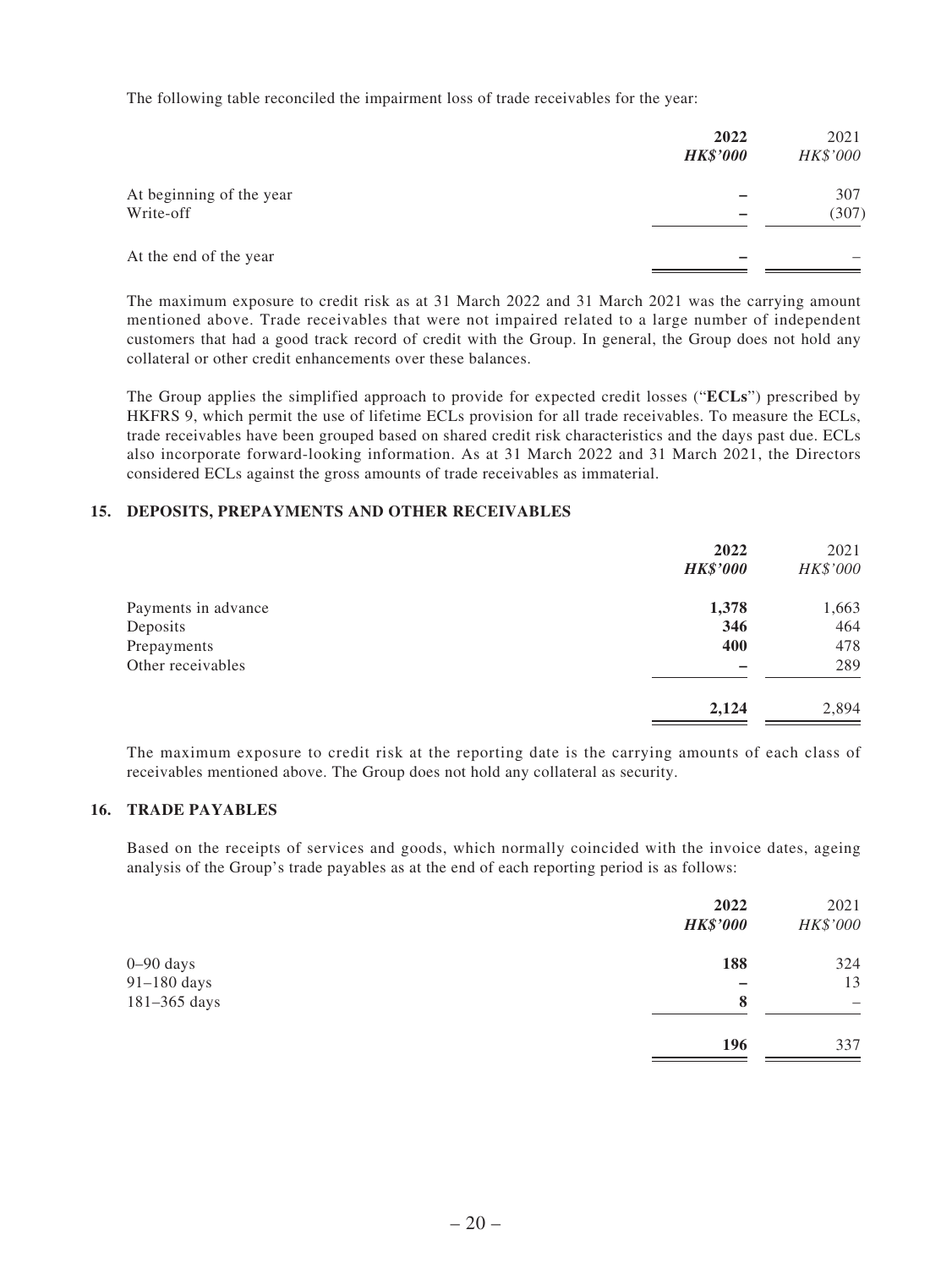#### **17. ACCRUALS AND OTHER PAYABLES**

|                                           | 2022            | 2021     |
|-------------------------------------------|-----------------|----------|
|                                           | <b>HK\$'000</b> | HK\$'000 |
| Accrued expenses                          | 815             | 1,137    |
| Other payables                            | 574             | 507      |
|                                           | 1,389           | 1,644    |
| <b>CONTRACT LIABILITIES</b><br>18.        |                 |          |
|                                           | 2022            | 2021     |
|                                           | <b>HK\$'000</b> | HK\$'000 |
| <b>Contract liabilities arising from:</b> |                 |          |
| Advertising display services              | 5,594           | 8,126    |

These contract liabilities represent advance payments received from customers for services that have not yet been performed to the customers which are rendered over the period of display of the advertisements.

During the fourth quarter of the year ended 31 March 2022, there was a decrease in the advertising display business of the Group, thereby reducing the amounts arising from the receipts of advances.

As at 31 March 2022, the contract liabilities that were expected to be settled after more than 12 months amounted to approximately HK\$Nil (2021: approximately HK\$230,000).

|                                                                                                                                                                      | 2022            | 2021     |
|----------------------------------------------------------------------------------------------------------------------------------------------------------------------|-----------------|----------|
|                                                                                                                                                                      | <b>HK\$'000</b> | HK\$'000 |
| Balance at beginning of the year                                                                                                                                     | 8,126           | 9,045    |
| Decrease in contract liabilities as a result of recognising revenue<br>during the year that was included in the contract liabilities at<br>the beginning of the year | (7,896)         | (8, 854) |
| Increase in contract liabilities as a result of billing in advance of<br>advertising display service, excluding those recognised as                                  |                 |          |
| revenue in the current year                                                                                                                                          | 5,364           | 7,935    |
| Balance at end of the year                                                                                                                                           | 5,594           | 8,126    |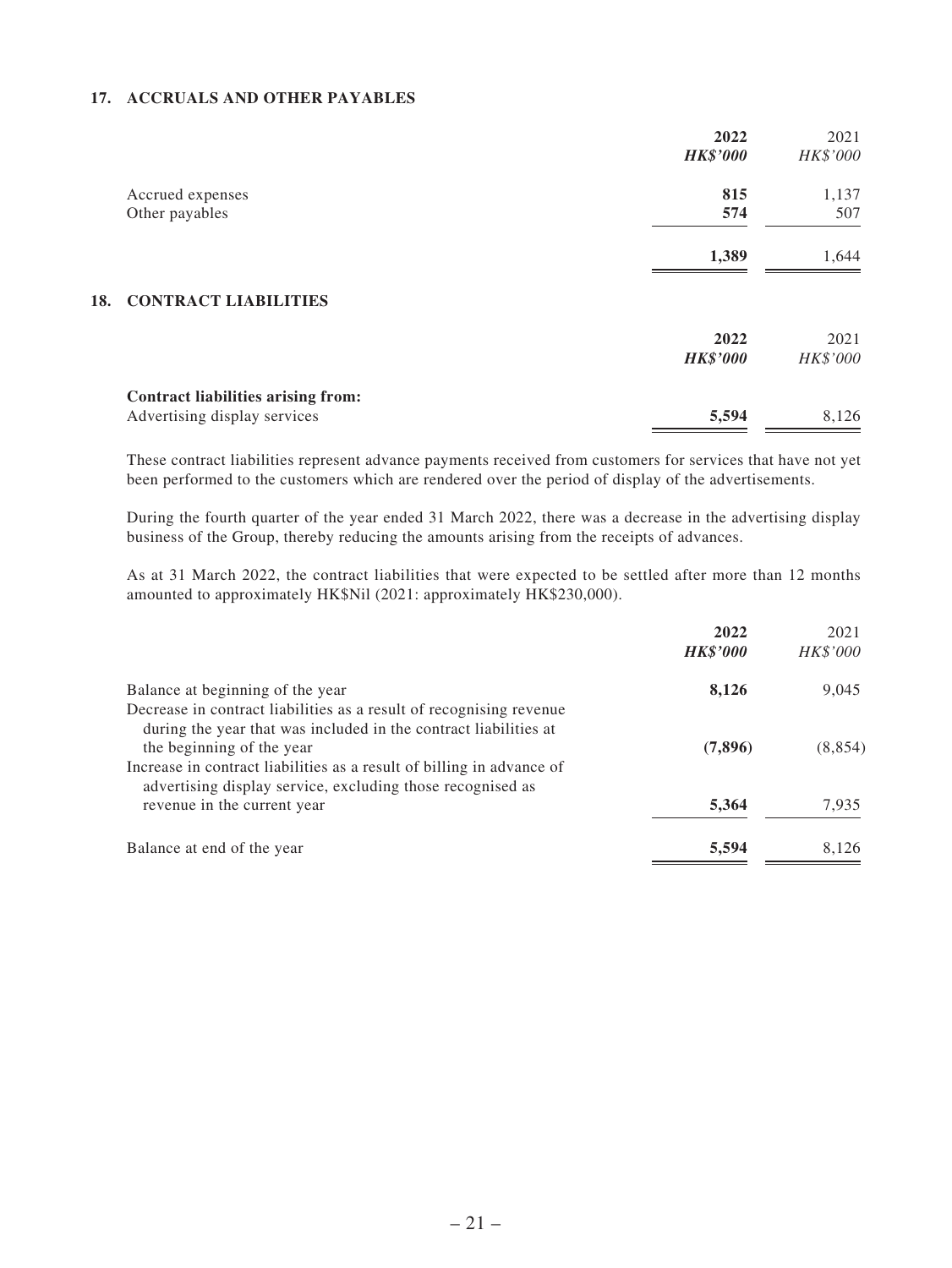#### **19. SHARE CAPITAL**

|                                                  | 2022<br><b>Number</b> |                           | 2021<br>Number                     |                           |
|--------------------------------------------------|-----------------------|---------------------------|------------------------------------|---------------------------|
|                                                  | of shares<br>'000     | Amount<br><b>HK\$'000</b> | of shares<br>'000                  | Amount<br>HK\$'000        |
| Authorised:                                      |                       |                           |                                    |                           |
| Ordinary shares of HK\$0.01 each                 | 7,200,000             | 72,000                    | 7,200,000                          | 72,000                    |
|                                                  |                       |                           | <b>Number</b><br>of shares<br>'000 | <b>Amount</b><br>HK\$'000 |
| Issued:                                          |                       |                           |                                    |                           |
| At 1 April 2020, 31 March 2021 and 31 March 2022 |                       |                           | 720,000                            | 7,200                     |

#### **20. NON-CONTROLLING INTERESTS**

#### **(a) MSMM Company Limited ("MSMM")**

During the year ended 31 March 2022, MSMM allotted 1,121,330 shares to Medic Savvy Media Limited by way of capitalization of the shareholder's loan of an amount of approximately HK\$1,121,000. Upon the completion of the allotment, the Group's equity interests in MSMM increased from 65% to 83.5%. The Group subsequently disposed of its 83.5% equity interest in MSMM at a consideration of approximately HK\$8,000, which was determined with reference to the then net asset value of MSMM. The Group recorded a loss of approximately HK\$384,000 from the disposal while the non-controlling interests of debit balance of approximately HK\$392,000 was derecognised.

#### **(b) OOH La La Printing and Production Limited ("OOH La La")**

During the year ended 31 March 2022, Media Savvy Limited acquired 30% of the issued shares of OOH La La at a consideration of HK\$3,000. Upon the completion of the acquisition, the Group holds 100% of the equity interests in OOH La La.

The acquisition of 30% equity interests in OOH La La constituted a change in the equity interest of a subsidiary without a loss of control and was accounted for as an equity transaction. The difference between the carrying amount of the non-controlling interests in OOH La La of approximately HK\$46,000 at the date of the acquisition and the fair value of the consideration paid, amounted to approximately HK\$43,000, was recognised in retained earnings.

During the year ended 31 March 2022, OOH La La, paid an interim dividend of HK\$360,000 to the non-controlling interests.

During the year ended 31 March 2021, the Group disposed of its 70% equity interest in Toppa Media Savvy Limited at a consideration of approximately HK\$38,000. Accordingly, non-controlling interests of approximately HK\$16,000 was derecognised.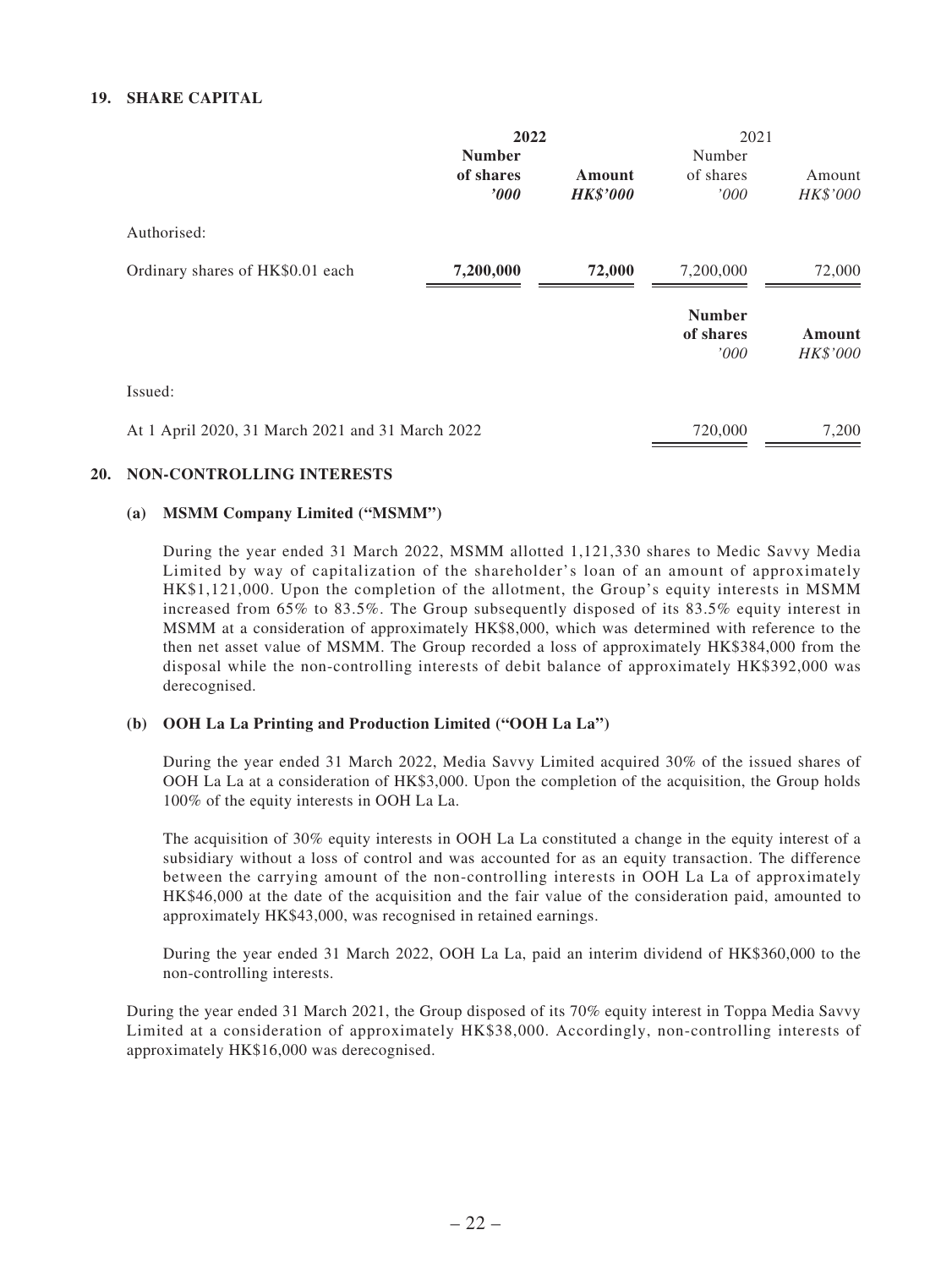## **MANAGEMENT DISCUSSION AND ANALYSIS**

## **BUSINESS REVIEW**

The Group continued its principal business in the provision of out-of-home advertising spaces and services to its customers, which comprise end users aiming to promote their brands, products or services, and advertising agents acting for such advertisers. We also offer our customers design, production and advertisement logistics services on the different advertising platforms.

During the year ended 31 March 2022, the Group's principal business, Transportation Business, has recorded a slight growth in inventory of exclusive minibus advertising spaces in our fixed route minibus network from 1,406 units as at 31 March 2021 to 1,461 units as at 31 March 2022. The bus advertising revenue, which comprises revenue generated from minibus advertising and the New Lantao Bus ("**NLB**") advertising platform, being the Group's principal business, recorded an increase in gross profit margin from approximately 33.3% for the year ended 31 March 2021 to approximately 44.0% for that of 2022. Such increase was contributed by (i) the increase of revenue by virtue of better market sentiment; (ii) the concessions on license fee given by the minibus operators in view of the business environment as a result of the outbreak of COVID-19; and (iii) the increase in production utilization of our in-house printing facilities for production of advertising stickers.

The Group has commenced the exclusive advertising partnership agreement for the use of advertising spaces on NLB on 1 September 2021. This new advertising platform maintains a healthy development in terms of the number of advertisers whereas the Group has new advertising packages to bundle other media platforms with NLB advertising platform to raise the advertisers' awareness to the Group's new venture.

The Group has continued the franchising arrangement with an independent third party for the Mizimamei branded food and beverage operations. The change in operation model has led to the decrease in gross loss margin of Food and Beverage Business from approximately 53.9% for the year ended 31 March 2021 to approximately 23.1% for that of 2022.

The Group has continued the business of pre-owned private vehicle trading which aims on car trading market, especially for vintage and classic automobile. As of the date herein, the Group has successfully traded some vehicles and obtained a reasonable profit for each transaction. However, the Hong Kong Environmental Protection Department announced the termination of exemption for classic vehicles and petrol vehicles imported for personal use from the Noise Control (Motor Vehicles) Regulation and the Air Pollution Control (Vehicle Design Standards) (Emission) Regulations at the vehicle's first registration (the "**Termination of Exemption**"), with effect from 1 June 2022 and the change brought a huge impact to the Group's business in that segment. The importation of classic vehicles or petrol vehicles can now only rely on the purpose of "personal use" route by submitting relevant documents to the Hong Kong Environmental Protection Department to prove that the vehicle has been tested and complied with the Noise Control (Motor Vehicles) Regulation and the Air Pollution Control (Vehicle Design Standards) (Emission) Regulations before the vehicle's first registration in Hong Kong. The term "personal use" does not cater commercial importation whereas the applicant must have owned the vehicle outside Hong Kong for more than six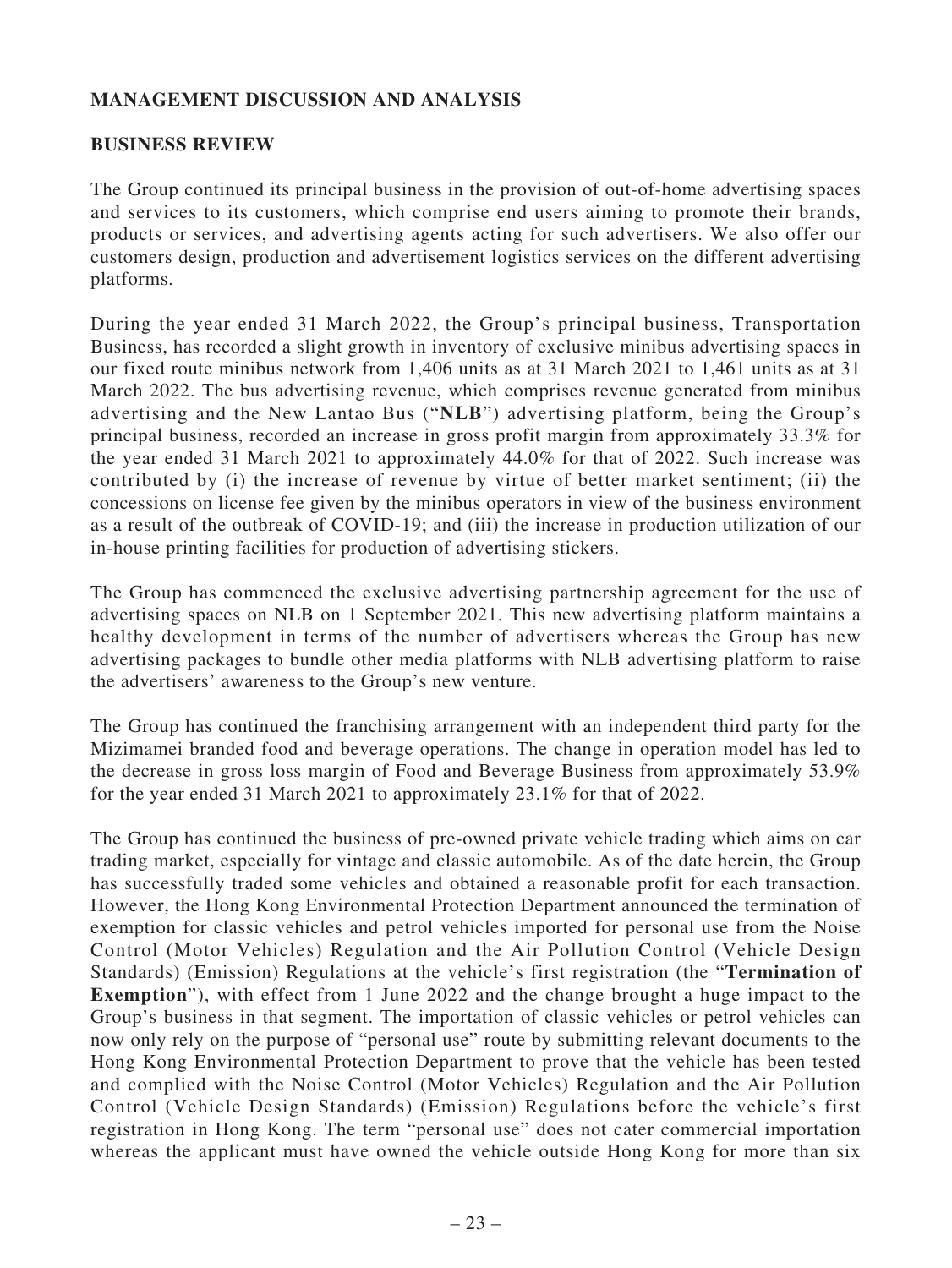months and the applicant must normally reside in that country or region prior to the application for relevant exemption. The Termination of Exemption made the trading of classic cars difficult and it is expected that the trading price of classic cars will be increased generally since the supply is limited pursuant to the Termination of Exemption. The Group shall continue to monitor the market sentiment of the Termination of Exemption and to make necessary adjustments to the business strategies.

## **FINANCIAL REVIEW**

## **Revenue**

Total revenue of the Group increased by approximately 17.6% from approximately HK\$47.2 million for the year ended 31 March 2021 to approximately HK\$55.5 million for that of 2022. Such increase was mainly due to (i) the increase of revenue generated from bus advertising; and (ii) the increase of revenue generated from taxi advertising.

Revenue generated from bus advertising increased by approximately 18.3% from approximately HK\$43.8 million for the year ended 31 March 2021 to approximately HK\$51.8 million for that of 2022. Such increase was mainly due to the increase of revenue generated from both direct and agency clients by virtue of better market sentiments and increased in governmental tender projects. Revenue generated from taxi advertising increased by approximately 38.5% from approximately HK\$1.3 million for the year ended 31 March 2021 to approximately HK\$1.8 million for that of 2022. Such increase was mainly due to the increase of revenue generated by direct clients and governmental tender projects. Revenue generated from private hospital and clinics media increased from approximately HK\$0.5 million for the year ended 31 March 2021 to approximately HK\$0.7 million for that of 2022 mainly due to the increase of revenue generated by direct clients.

Revenue generated from Logistic Advertising Business remained relatively stable at approximately HK\$0.1 million for the year ended 31 March 2021 and approximately HK\$0.2 million for that of 2022. Revenue generated from the provision of other types of advertising services (for example advertising spaces in other out-of-home media formats) increased from approximately HK\$0.3 million for the year ended 31 March 2021 to approximately HK\$0.8 million for that of 2022. Such increase was mainly due to the increase of revenue generated by (i) railway advertising platform; (ii) truck body advertising platform; and (iii) retro car body advertising platform through the Volkswagen retro van purchased by the Group.

Revenue generated from Food and Beverage Business decreased from approximately HK\$1.1 million for the year ended 31 March 2021 to approximately HK\$0.2 million for that of 2022. Such decrease was mainly due to the completion of the tenancy of the retail outlet located in Central in the mid of May 2021 and the change in operation model of Food and Beverage Business, namely the franchising of the Mizimamei brand to an independent third party for operation since May 2021.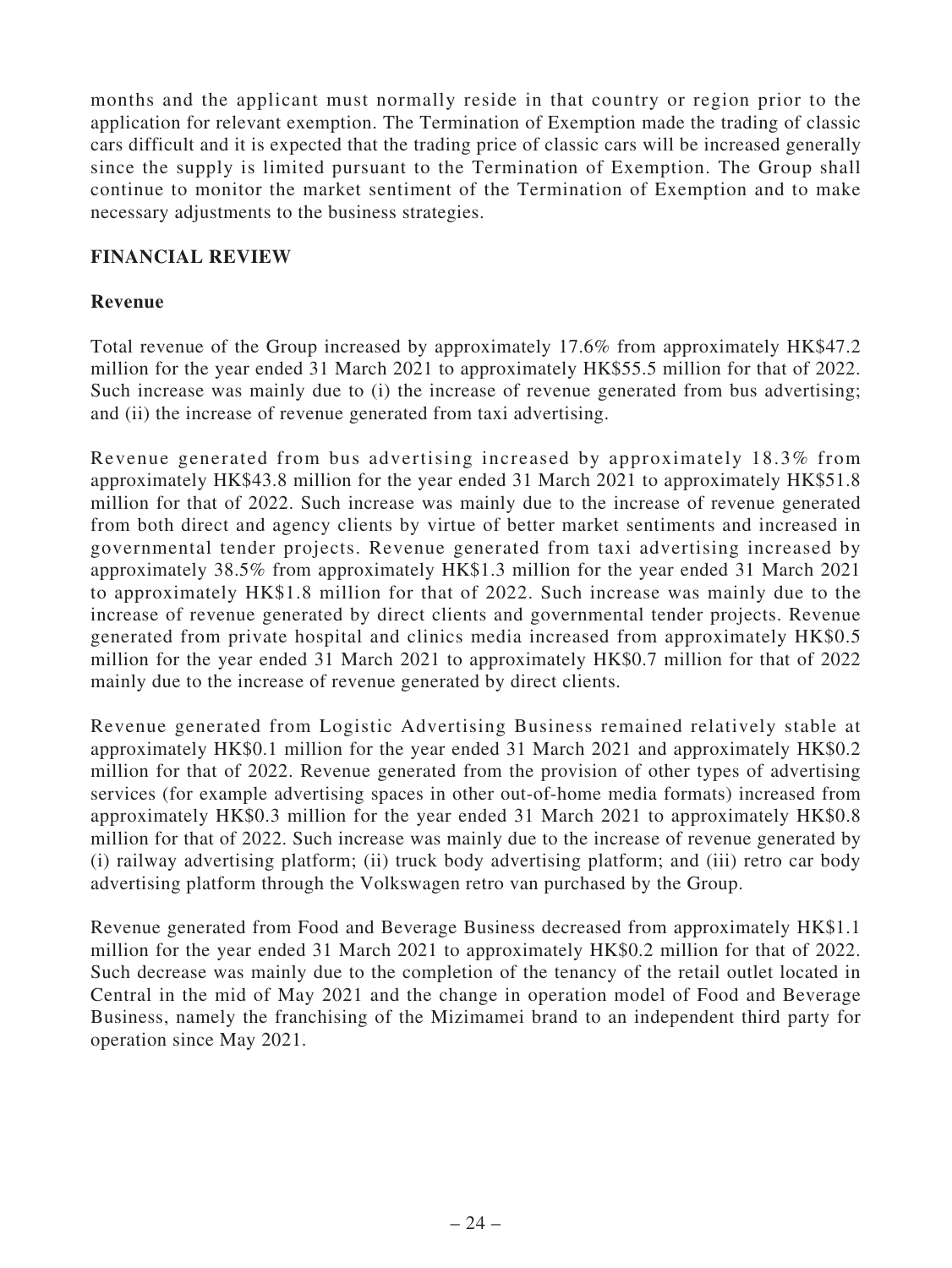## **Cost of Sales and Gross Profit Margin**

Cost of sales decreased by approximately 3.2% from approximately HK\$32.1 million for the year ended 31 March 2021 to approximately HK\$31.1 million for that of 2022. The decrease was mainly due to (i) the decrease of license fee in the minibus advertising due to the license fee concession following the outbreak of COVID-19; (ii) the decrease of license fee due to the completion of the contract with the operator of tour bus; and (iii) the increase in the utilization of the Group's in-house printing facilities that lower the production cost of advertising stickers.

Gross profit margin increased by approximately 12.0 percentage points from approximately 32.0% for the year ended 31 March 2021 to approximately 44.0% for that of 2022, which was mainly due to (i) the increase in gross profit margin of bus advertising from approximately 33.3% for the year ended 31 March 2021 to approximately 44.0% for that of 2022; and (ii) the decrease in loss of Food and Beverage Business due to the change in operation model and commencement of the franchising cooperation.

## **Change in Fair Value of Financial Assets at FVTPL**

The Group recorded change in fair value of financial assets at FVTPL of approximately HK\$5.7 million for the year ended 31 March 2022, which was attributable to loss on corporate bonds (2021: Nil).

## **Selling Expenses**

Selling expenses increased by approximately 22.8% from approximately HK\$5.7 million for the year ended 31 March 2021 to approximately HK\$7.0 million for that of 2022 due to the increase of commission paid to our sales team as a result of the increase in revenue.

## **Administrative Expenses**

Administrative expenses increased by approximately 2.7% from approximately HK\$14.6 million for the year ended 31 March 2021 to approximately HK\$15.0 million for that of 2022. The increased was mainly due to the increase in staff welfare for the purchase of anti-epidemic materials to our staff due to the outbreak of the fifth wave of COVID-19.

## **Other Operating Expenses**

The Group recorded other operating expenses of approximately HK\$384,000 for the year ended 31 March 2022, which was attributable to loss on disposal of a subsidiary (2021: HK\$900,000, which was attributable to the impairment loss of Food and Beverage Business).

## **Finance Costs**

Finance costs increased from approximately HK\$1.2 million for the year ended 31 March 2021 to approximately HK\$1.4 million for that of 2022.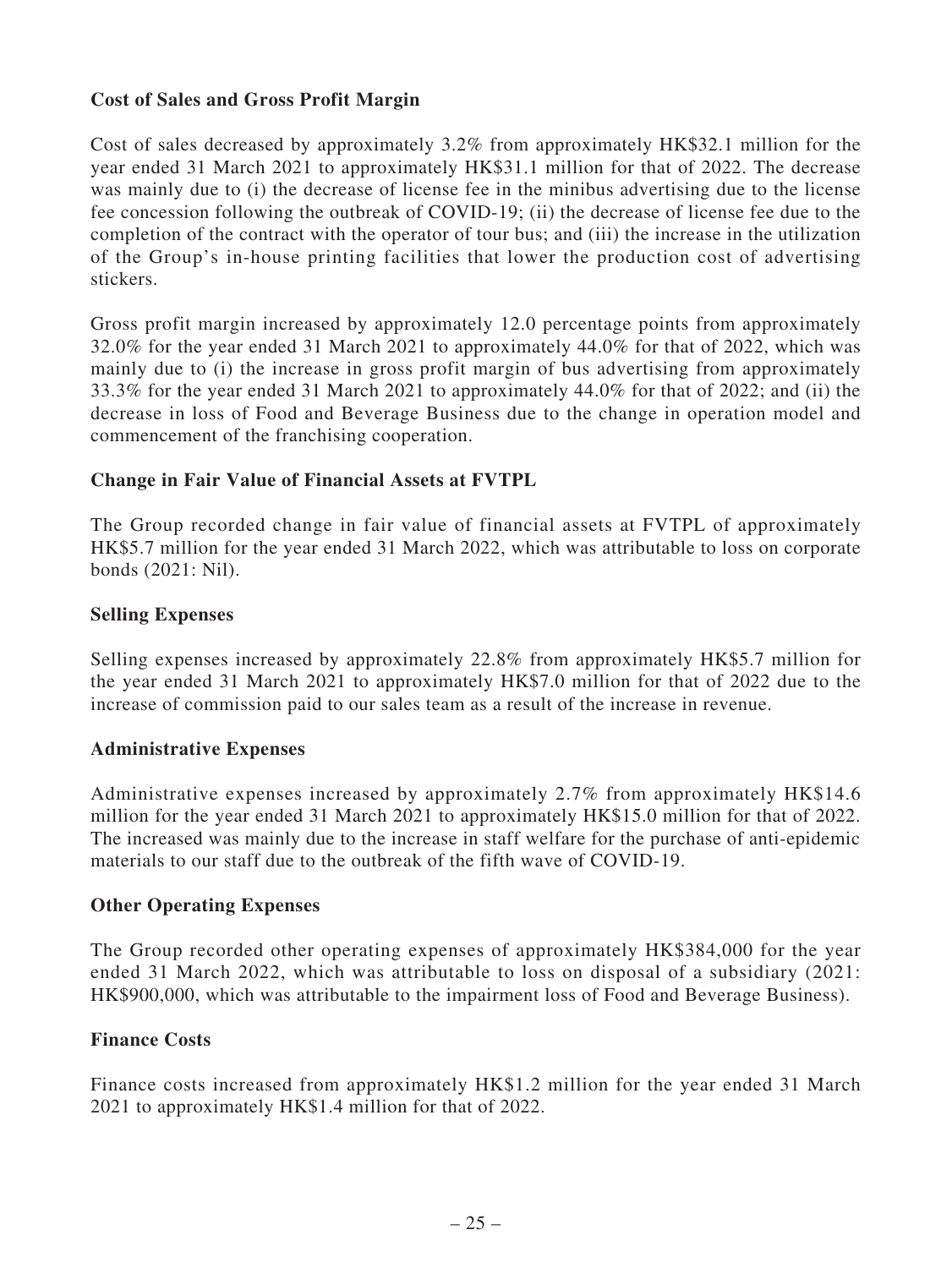## **Loss Attributable to Owners of the Company**

We recorded loss attributable to owners of the Company of approximately HK\$3.1 million for the year ended 31 March 2022 as compared to approximately HK\$4.7 million for that of 2021.

## **Capital Structure**

Details of the Company's share capital are set out in note 19 in this announcement.

## **Liquidity and Financial Resources**

During the year ended 31 March 2022, the Group mainly financed its operations with its own working capital and the net proceeds from listing. As at 31 March 2022 and 31 March 2021, the Group had net current assets of approximately HK\$30.7 million and approximately HK\$30.9 million respectively, including cash and bank balances of approximately HK\$37.0 million and approximately HK\$38.9 million respectively. The Group did not have any pledged bank deposits as at 31 March 2022 and 31 March 2021.

As at 31 Mach 2022, the gearing ratio was 0% (2021: 0%), calculated on the Group's bank borrowings over the Group's total equity. As at 31 March 2022 and 31 March 2021, the Group had no bank borrowings.

## **Significant Investments Held**

The Group did not have any significant investments held as at 31 March 2022 and 31 March 2021.

## **Material Acquisitions or Disposals of Subsidiaries and Affiliated Companies**

Save as disclosed in note 20 in this announcement, the Group did not have any material acquisitions or disposals of subsidiaries and affiliated companies for the years ended 31 March 2022 and 31 March 2021.

## **Future Plans for Material Investments and Capital Assets**

Save as those disclosed in the prospectus of the Company dated 23 December 2016 (the "**Prospectus**"), the Group currently has no other plan for material investments and capital assets.

## **Contingent Liabilities**

The Group did not have any material contingent liabilities as at 31 March 2022 and 31 March 2021.

## **Commitments**

As at 31 March 2022, the Group did not have any capital commitments (2021: Nil).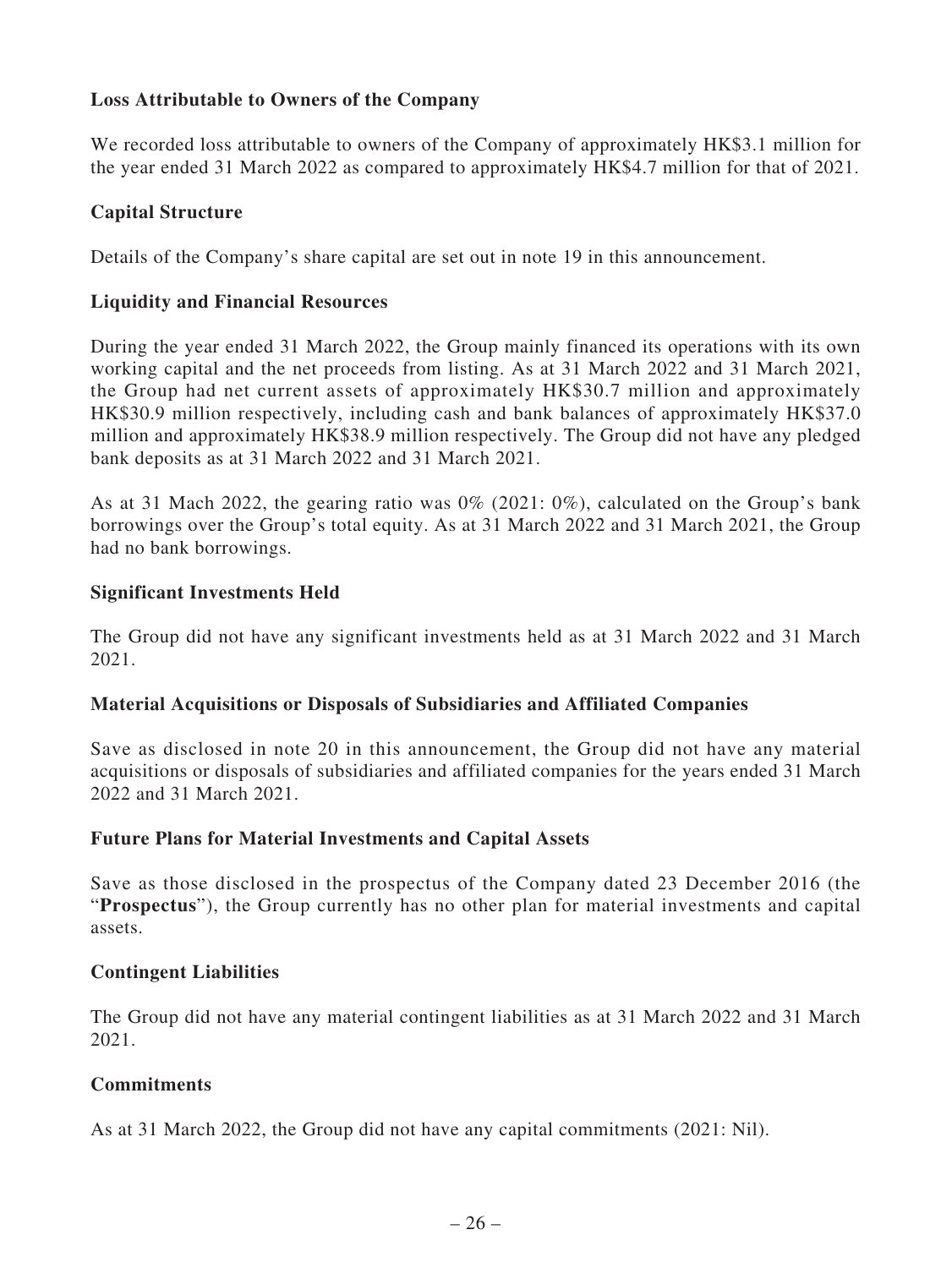## **Charge on Group's Asset**

As at 31 March 2022, the Group did not pledge any of its assets as security for any facilities granted to the Group (2021: Nil).

## **Foreign Exchange Exposure**

The Group mainly operated in Hong Kong with most of the transactions settled in HK\$ and did not have significant exposure to risk resulting from changes in foreign currency exchange rates.

## **Use of Net Proceeds from Listing**

The net proceeds from the issue of a total of 180,000,000 new ordinary shares of the Company at the placing price of HK\$0.27 per share under the placing as set out in the Prospectus, after deducting underwriting commission and other expenses relating to the Company's listing, amounted to approximately HK\$29.9 million. The net proceeds were intended to be applied in the same proportion and in the same manner as shown in the Prospectus. Accordingly, approximately 69.7% (HK\$20.9 million), 18.2% (HK\$5.4 million), 9.8% (HK\$2.9 million) and 2.3% (HK\$0.7 million) are applied for (i) expanding our coverage in the minibus advertising network; (ii) expanding our coverage in other transportation advertising platform; (iii) expanding our coverage in the healthcare-related advertising platform; and (iv) enhancing our information management system respectively. An analysis of the utilization of the net proceeds during the period from 5 January 2017 (the "**Listing Date**") to 31 March 2022 is set out below:

|              | Amount of usage of net<br>proceeds from the Listing<br>Date to 31 March 2022<br>Estimated* |              | Actual 31 March 2022 |              | <b>Expected timeline for full</b><br>utilization of the unutilized<br>net proceeds |
|--------------|--------------------------------------------------------------------------------------------|--------------|----------------------|--------------|------------------------------------------------------------------------------------|
|              |                                                                                            | HK\$ million | HK\$ million         | HK\$ million |                                                                                    |
| (i)          | Expand our coverage in the minibus<br>media                                                | 20.9         | 15.2                 | 5.7          | On or before 31 March 2023                                                         |
| (i)          | Expand our coverage in other<br>transportation                                             | 5.4          | 3.2                  | 2.2          | On or before 31 March 2023                                                         |
| (111)        | Expand our coverage in the healthcare-<br>related advertising                              | 2.9          | $\theta$             | 2.9          | On or before 31 March 2023                                                         |
| (iv)         | Enhance our information management<br>system                                               | 0.7          | 0.1                  | 0.6          | On or before 31 March 2023                                                         |
| <b>Total</b> |                                                                                            | 29.9         | 18.5                 | 11.4         |                                                                                    |

*Note:* Business strategies are as set out in the Prospectus.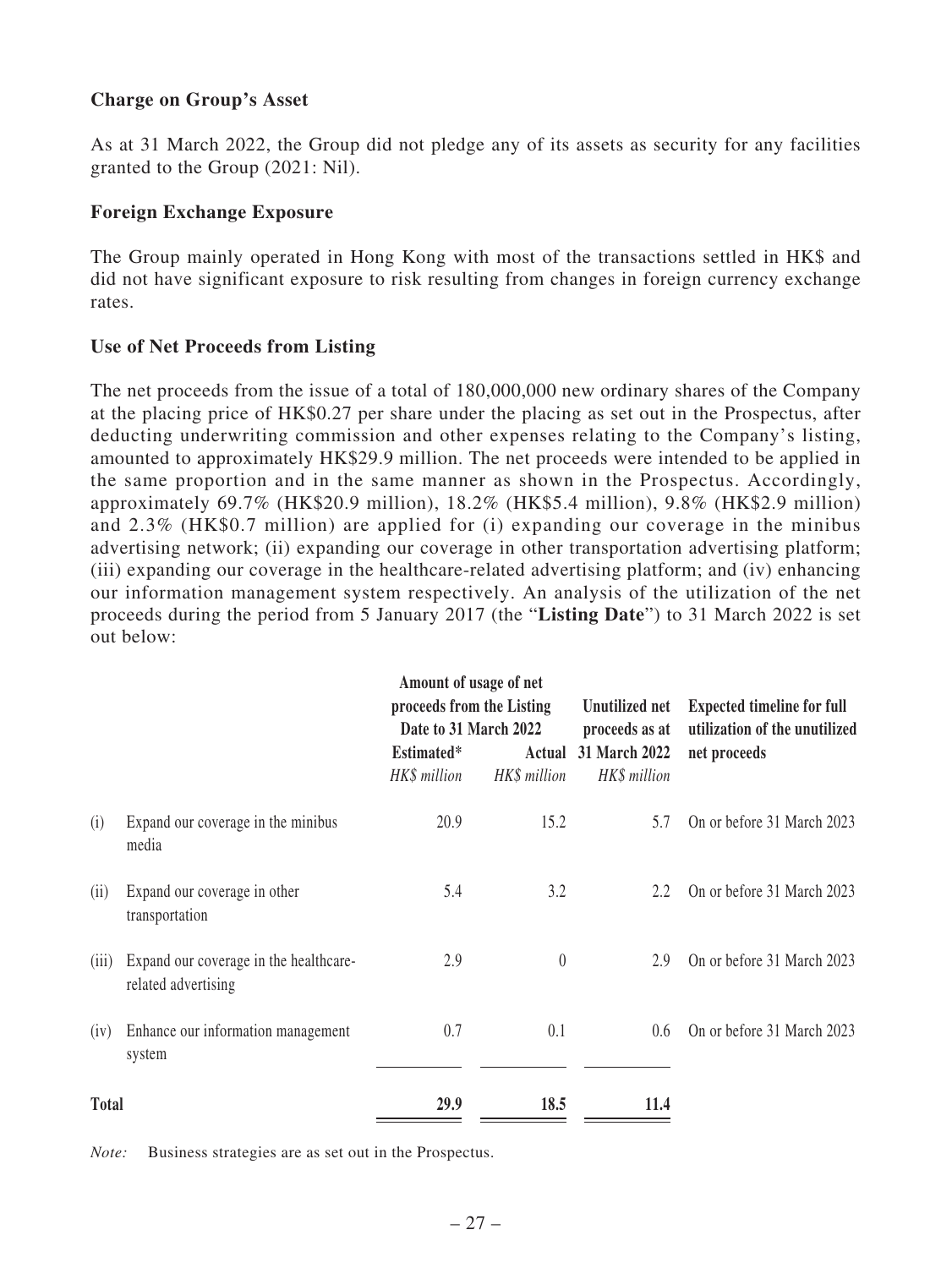The unutilized net proceeds as at 31 March 2022 were placed as bank deposits with licensed bank in Hong Kong.

\* The estimated amount of usage of net proceeds as at 31 March 2022 has been adjusted in the same proportion and in the same manner as stated in the Prospectus due to the above-mentioned difference between the estimated net proceeds and the actual net proceeds received.

An analysis comparing the business objective stated in the Prospectus with the Group's actual business progress as at 31 March 2022 is set out below:

| <b>Business objective and strategy</b> |                                                                     | Actual business progress up to 31 March 2022                                                                                                                                                                                                                                                                                                                                                                                                                                                                                                                    |  |  |
|----------------------------------------|---------------------------------------------------------------------|-----------------------------------------------------------------------------------------------------------------------------------------------------------------------------------------------------------------------------------------------------------------------------------------------------------------------------------------------------------------------------------------------------------------------------------------------------------------------------------------------------------------------------------------------------------------|--|--|
| (i)                                    | Expand our coverage in the<br>minibus media                         | The Group has obtained advertising spaces on 838<br>additional green minibuses and 62 additional red<br>minibuses.                                                                                                                                                                                                                                                                                                                                                                                                                                              |  |  |
|                                        |                                                                     | For in-vehicle LCD panel advertising services, minibus<br>operators are pessimistic of the advertising revenue to<br>be generated to them corresponding to the technical<br>complexity of installing the LCD panels in particular to<br>comply with the safety regulations of the Transport<br>Department. In view of such difficulties, the Group will<br>reallocate the resources of this segment into other<br>segments or new business segments to maximize the<br>effectiveness of the use of proceeds.                                                    |  |  |
| (ii)                                   | Expand our coverage in other<br>transportation                      | The exclusive contract for the use of advertising spaces<br>of not less than 100 coach buses had completed on 31<br>March 2021.                                                                                                                                                                                                                                                                                                                                                                                                                                 |  |  |
|                                        |                                                                     | The Group has obtained advertising spaces on 26<br>additional taxi with 50 additional Taxiboard media.                                                                                                                                                                                                                                                                                                                                                                                                                                                          |  |  |
|                                        |                                                                     | The Group has commenced the agreement for the<br>exclusive use of advertising spaces on NLB in<br>September 2021. The Group has obtained advertising<br>spaces on not less than 88 buses from NLB.                                                                                                                                                                                                                                                                                                                                                              |  |  |
|                                        | (iii) Expand our coverage in the healthcare-<br>related advertising | Upon the completion of the agreement for the use of<br>advertising spaces at the public hospitals on 30 April<br>2018 and the close down of the entire media platform<br>in the health and beauty retail stores after 30 June<br>2018, the Group has assessed the effectiveness of<br>expanding the coverage in the healthcare-related<br>advertising. The Group has been considering the<br>possibility of reallocating the resources of this segment<br>into other segments or new business segments to<br>maximize the effectiveness of the use of proceeds. |  |  |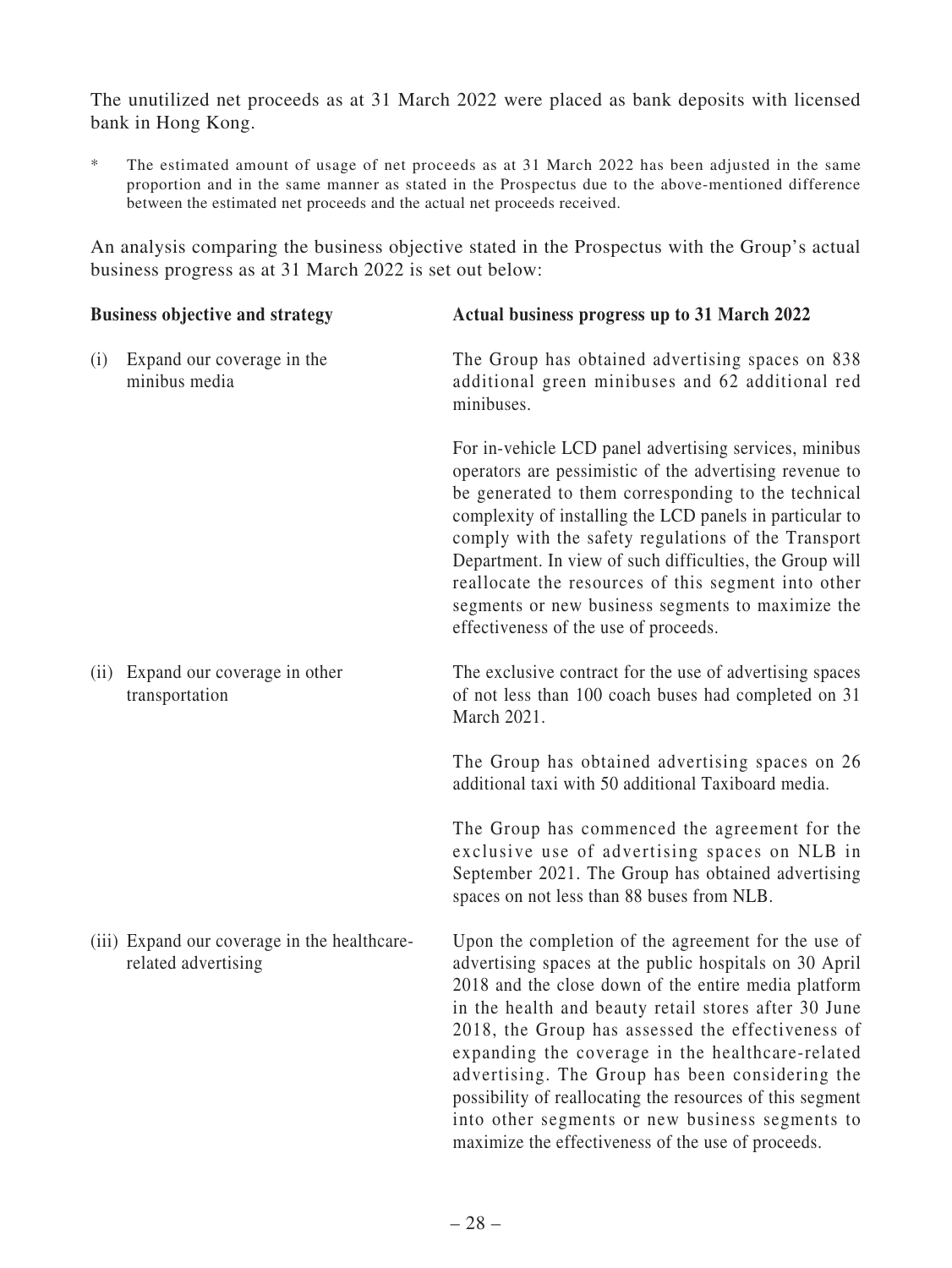(iv) Enhance our information management system

**Business objective and strategy**  $\qquad$  **Actual business progress up to 31 March 2022** 

The Group has appointed a contractor to develop a new advertising information management system for the minibus advertising inventory management. The new system has completed and the official launch date is 1 July 2022. The delay is due to the outbreak of the fifth wave of COVID-19 that the Group has implemented the work from home policy that slowed down the integration between the outgoing system and the new system.

## **Employees and Remuneration Policies**

As at 31 March 2022, the Group had 27 employees (2021: 37 employees). The staff costs (including directors' emoluments) amounted to approximately HK\$15.7 million for year ended 31 March 2022 (2021: approximately HK\$15.4 million). The decrease in number of employees was mainly due to the franchising of the retail outlet for Mizimamei branded food and beverage products operations to an independent third party.

Remuneration is determined with reference to market standard and individual employees' responsibilities, qualification, experience and performance. The Group has also adopted a share option scheme as an added incentive for the employees.

## **OUTLOOK**

The fifth wave of COVID-19 in Hong Kong has brought the city's public health system to its knees and seen infections soar beyond 1 million cases. The government has imposed the strictest social distancing measures, while shifting its stance on a number of plans and policies, including citywide testing, partial lockdowns, and the postponement of the chief executive election.

The number of daily reported positive cases reached a peak of some 70,000 in early March 2022 and trended downward continuously afterwards. The daily caseload dropped to a threedigit number from mid-April 2022, before rebounding to around 1,000 recently. With the local infection situation having stabilised, the Hong Kong SAR Government has proceeded to implement the various measures as planned to resume social and economic activities in a gradual, orderly and risk controlled manner. The 2022 Employment Support Scheme has implemented and assisted the commercial firms to move back its normal track.

As the epidemic situation across the globe shows no sign of abating and we still over a thousand of confirmed cases in Hong Kong these days, we should all stay vigilant and members of the public should not let their guard down.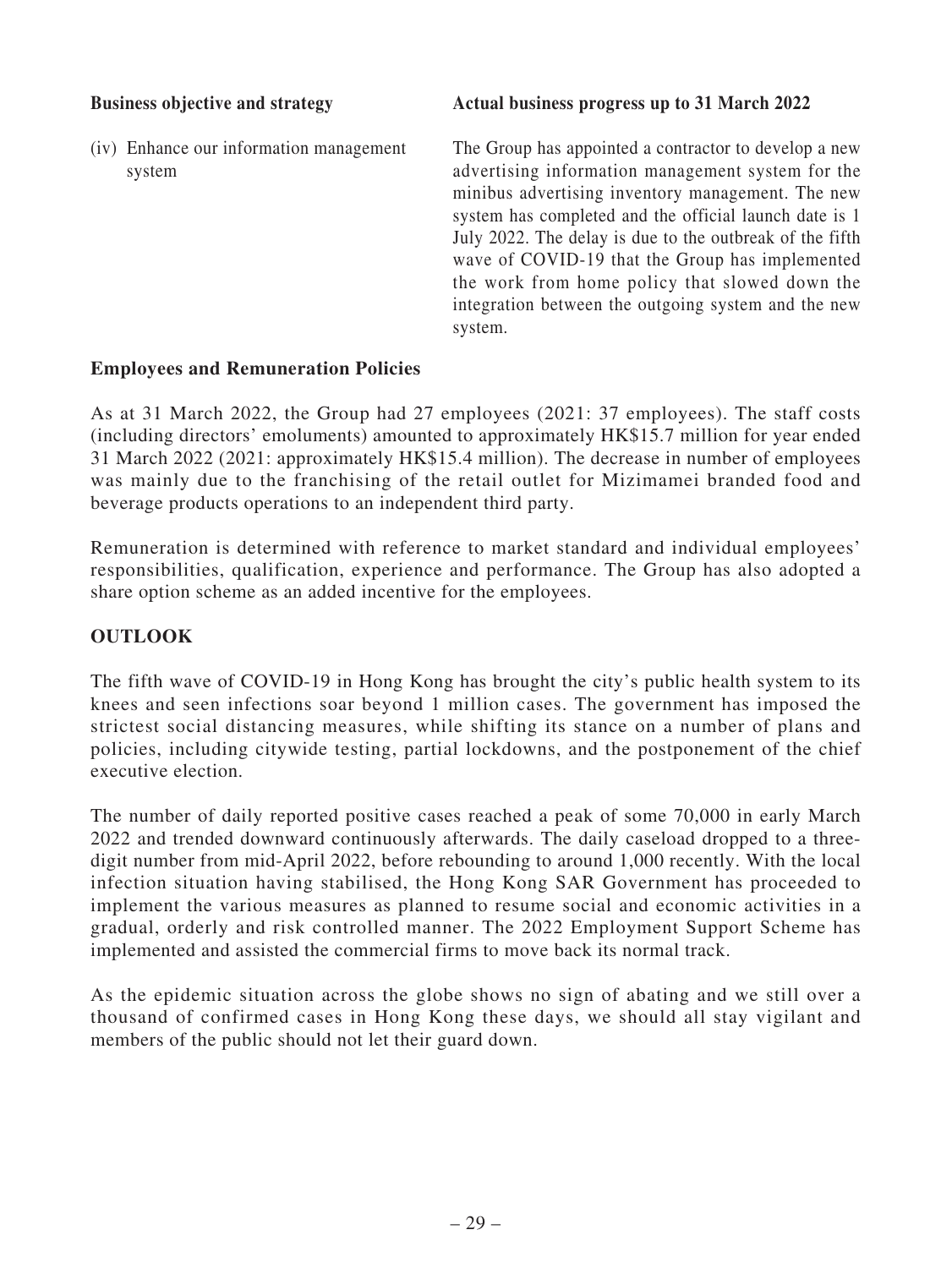The Group has been prepared for the market and economic recovery by virtue of the resumption of social and economic activities. The Group continues to focus on out-of-home advertising as our principal business and embraces the challenges of the competition from digital advertising and any sorts of new media platforms. The Group's transportation media platform provides the Group with a solid source of revenue income while the Group will continue to explore other media platforms to diversify the Group's exposures. The Group will also continue to adopt sensible sales packages to clients and provide them with bargains on our unsold advertising spaces so as to maximise the usage of the Group's media assets.

## **FINAL DIVIDEND**

The Board does not recommend the payment of final dividend for the year ended 31 March 2022 (2021: Nil).

## **ANNUAL GENERAL MEETING**

The annual general meeting of the Company (the "**AGM**") will be held on Friday, 19 August 2022. For details of the AGM, please refer to the notice of AGM which is expected to be published in late June 2022.

## **CLOSURE OF REGISTER OF MEMBERS**

The register of members of the Company will be closed from Tuesday, 16 August 2022 to Friday, 19 August 2022, both days inclusive, during which period no transfer of shares of the Company shall be registered. In order to qualify for attending and voting at the AGM, all transfers accompanied by the relevant share certificates and transfer forms, must be lodged with the Company's branch share registrar and transfer office in Hong Kong, Tricor Investor Services Limited, at Level 54, Hopewell Centre, 183 Queen's Road East, Hong Kong for registration not later than 4:30 p.m. on Monday, 15 August 2022.

## **PURCHASE, SALE OR REDEMPTION OF THE COMPANY'S LISTED SECURITIES**

Neither the Company nor any of its subsidiaries had purchased, sold or redeemed any of the Company's listed securities during the year ended 31 March 2022.

## **DIRECTORS' SECURITIES TRANSACTIONS**

The Company has adopted the required standard of dealings set out in Rules 5.48 to 5.67 of the GEM Listing Rules as the code of conduct regarding directors' securities transactions in securities of the Company. Based on specific enquiry made with the Directors, all Directors confirmed that they had fully complied with the required standard of dealings and there was no event of non-compliance during the year ended 31 March 2022.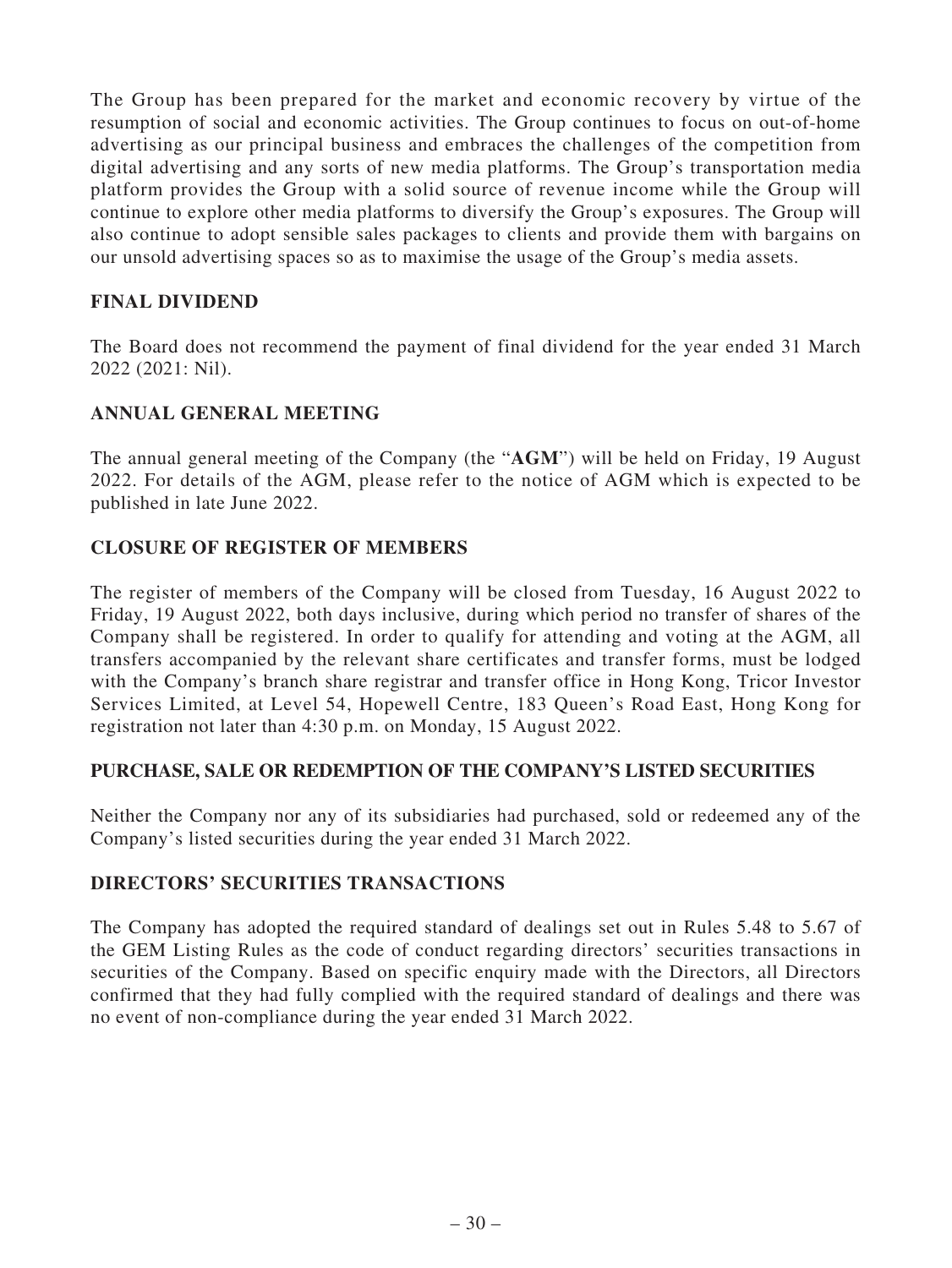## **COMPLIANCE WITH THE CORPORATE GOVERNANCE CODE**

The Company has adopted the principles and code provisions set out in the Corporate Governance Code (the "**CG Code**") contained in Appendix 15 to the GEM Listing Rules. Save for the deviation from code provision A.2.1 of the CG Code (which has been re-numbered as code provision C.2.1 of the CG Code with effect from 1 January 2022), the Board viewed that the Company had complied with the CG Code during the year ended 31 March 2022.

In accordance with code provision C.2.1 of the CG Code, the roles of chairman and chief executive should be separate and should not be performed by the same individual. The division of responsibilities between the chairman and chief executive should be clearly established and set out in writing. Ms. CHAU Wai Chu Irene currently holds both positions. In view of her experience and familiarity with the business operations of the Group, the Board considers that the roles of the Chairlady and Chief Executive Officer being performed by Ms. CHAU Wai Chu Irene would be appropriate to maintain the efficiency in the overall strategic planning, management and business development of the Group. The Board also considers that the balance of power and authority is adequately ensured by the operations of the Board, which comprises experienced and high caliber individuals including three Independent Non-Executive Directors which meets regularly to discuss issues affecting operations of the Group and all important decisions of the Group are made with the contribution of all Board members. The Board with the corporate governance committee of the Board will continue to review the Group's corporate governance policies and compliance with the CG Code each financial year/ period.

## **AUDIT COMMITTEE**

The audit committee of the Company (the "**Audit Committee**") has discussed and reviewed with management the audited consolidated financial statements of the Group for the year ended 31 March 2022. The Audit Committee consists of all the three independent nonexecutive Directors being Mr. LAM Yau Fung Curt, Ms. SUEN Wan Nei Winnie and Ms. LAM Hiu Ying. Mr. LAM Yau Fung Curt serves as the chairman of the Audit Committee who has appropriate professional qualifications and experience as required by the GEM Listing Rules.